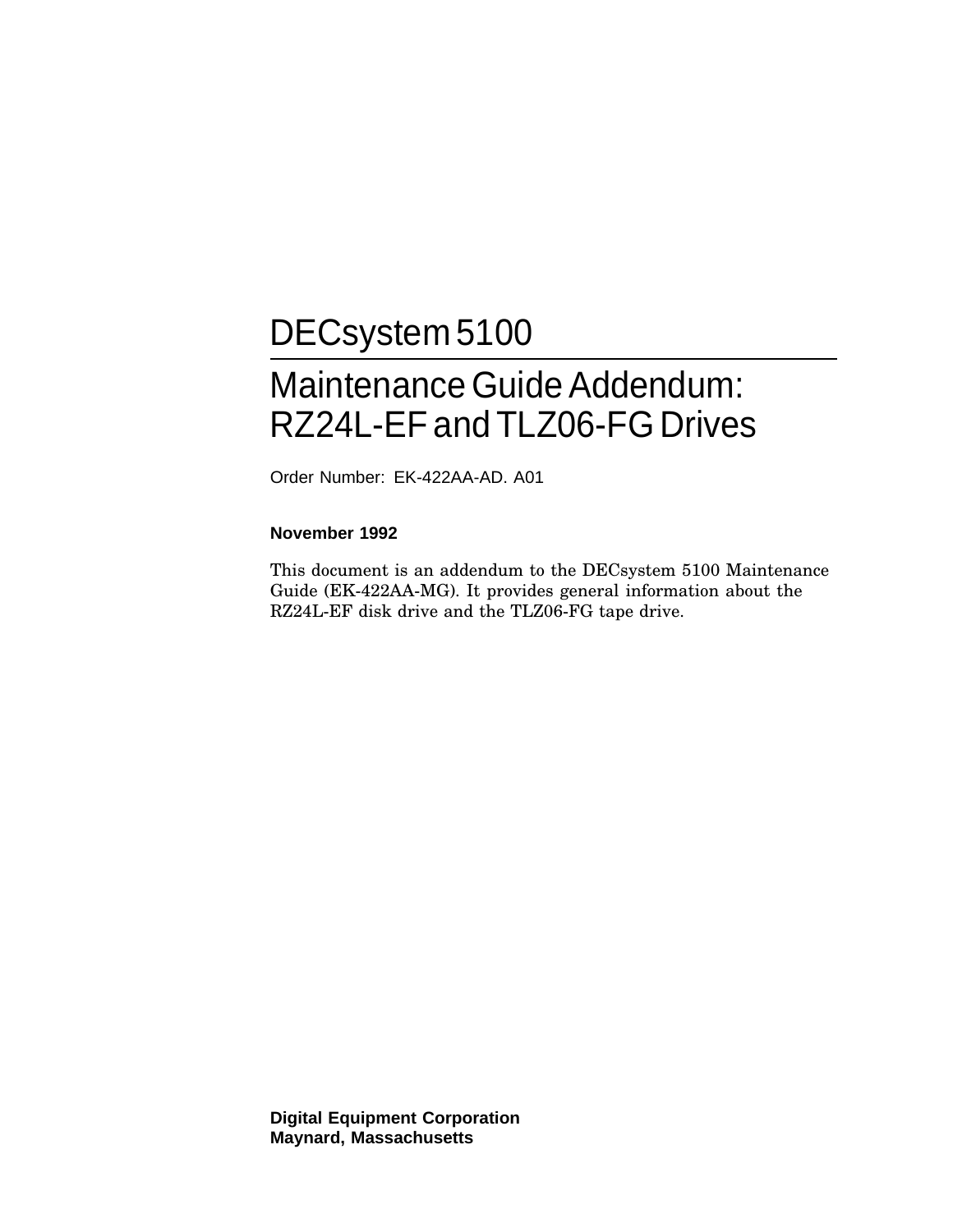#### **First Edition, November 1992**

The information in this document is subject to change without notice and should not be construed as a commitment by Digital Equipment Corporation. Digital Equipment Corporation assumes no responsibility for any errors that may appear in this document.

The software described in this document is furnished under a license and may be used or copied only in accordance with the terms of such license.

No responsibility is assumed for the use or reliability of software on equipment that is not supplied by Digital Equipment Corporation or its affiliated companies.

Restricted Rights: Use, duplication, or disclosure by the U.S. Government is subject to restrictions as set forth in subparagraph (c)(1)(ii) of the Rights in Technical Data and Computer Software clause at DFARS 252.227-7013.

© Digital Equipment Corporation 1992.

All Rights Reserved.

The postpaid Reader's Comments forms at the end of this document request your critical evaluation to assist in preparing future documentation.

The following are trademarks of Digital Equipment Corporation: DECsystem, Digital, MicroVAX, ULTRIX, VAXserver, VMS, and the DIGITAL logo.

MS–DOS is a registered trademark of Microsoft Corporation.

UNIX is a trademark of UNIX System Laboratories, Inc.

All other trademarks and registered trademarks are the property of their respective holders.

This document was prepared using VAX DOCUMENT, Version 2.1.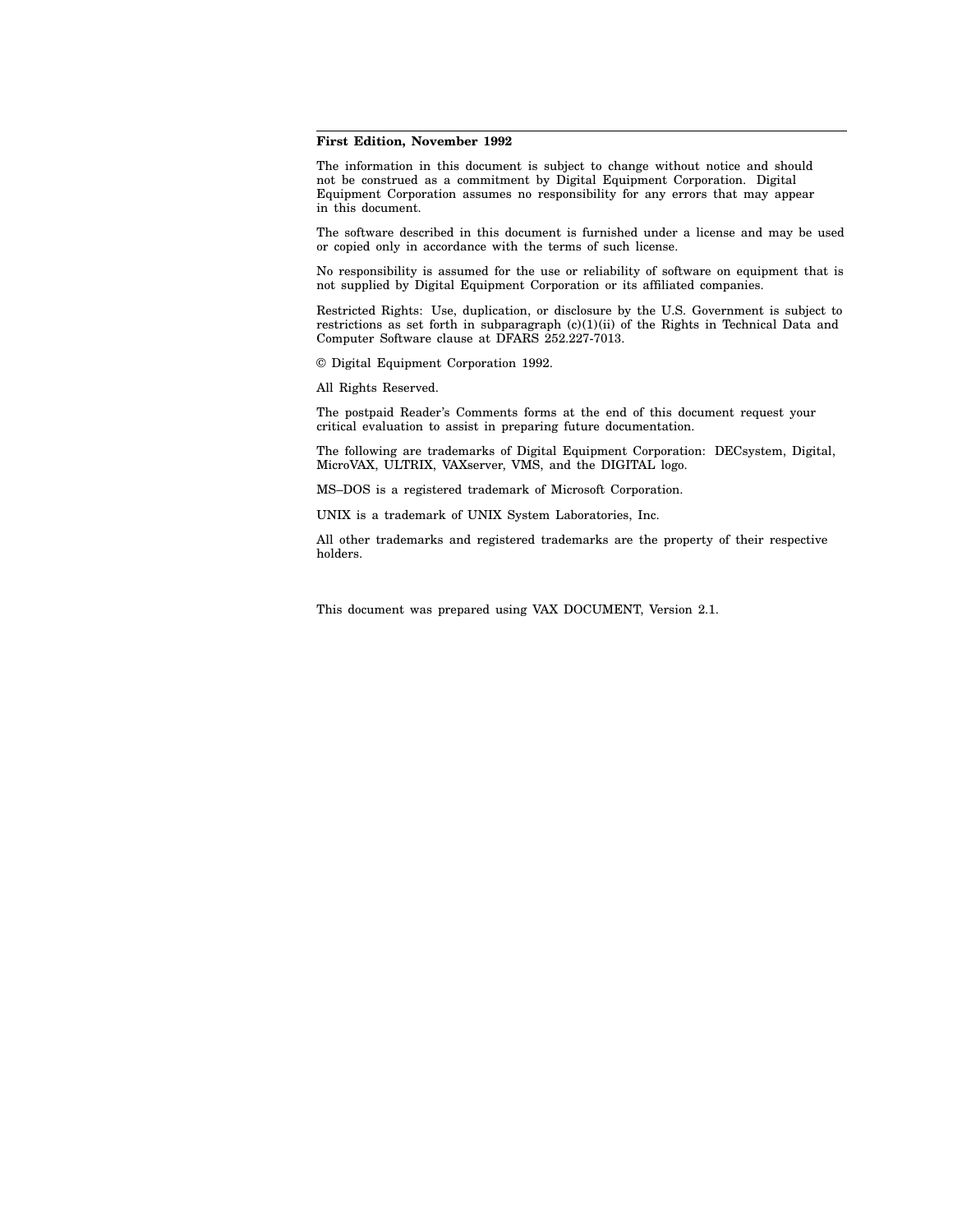## **Contents**

| 1 | <b>RZ24L-EF Hard Disk Drive</b>        |          |  |
|---|----------------------------------------|----------|--|
|   |                                        | $1 - 1$  |  |
|   |                                        | $1 - 1$  |  |
|   |                                        | $1 - 1$  |  |
|   |                                        | $1 - 2$  |  |
|   |                                        | $1 - 2$  |  |
|   |                                        | $1 - 2$  |  |
|   |                                        | $1 - 2$  |  |
|   |                                        | $1 - 4$  |  |
|   |                                        | $1 - 4$  |  |
|   |                                        | $1 - 4$  |  |
|   |                                        | $1 - 4$  |  |
|   | Removing the Upper Drive Shelf         | $1 - 5$  |  |
|   |                                        | $1 - 7$  |  |
|   |                                        | $1 - 10$ |  |
|   | Mounting the Device on the Upper Shelf | $1 - 10$ |  |
|   | Mounting the Drive on the Lower Shelf  | $1 - 11$ |  |
|   |                                        | $1 - 12$ |  |
|   |                                        | $1 - 12$ |  |
|   |                                        |          |  |

## **2 TLZ06-FG Cartridge Tape Drive**

|                                             | $2 - 1$  |
|---------------------------------------------|----------|
|                                             | $2 - 1$  |
|                                             | $2 - 1$  |
|                                             | $2 - 2$  |
|                                             | $2 - 2$  |
|                                             | $2 - 2$  |
|                                             | $2 - 3$  |
|                                             | $2 - 3$  |
|                                             | $2 - 3$  |
| Setting the Write-Protect Switch            | $2 - 3$  |
| Inserting the Cartridge Tape into the Drive | $2 - 3$  |
| Removing the Cartridge Tape from the Drive  | $2 - 3$  |
|                                             | $2 - 4$  |
|                                             | $2 - 4$  |
|                                             | $2 - 5$  |
|                                             | $2 - 5$  |
| Removing the Upper Drive Shelf              | $2 - 6$  |
| Removing the Lower Drive Shelf              | $2 - 9$  |
|                                             | $2 - 11$ |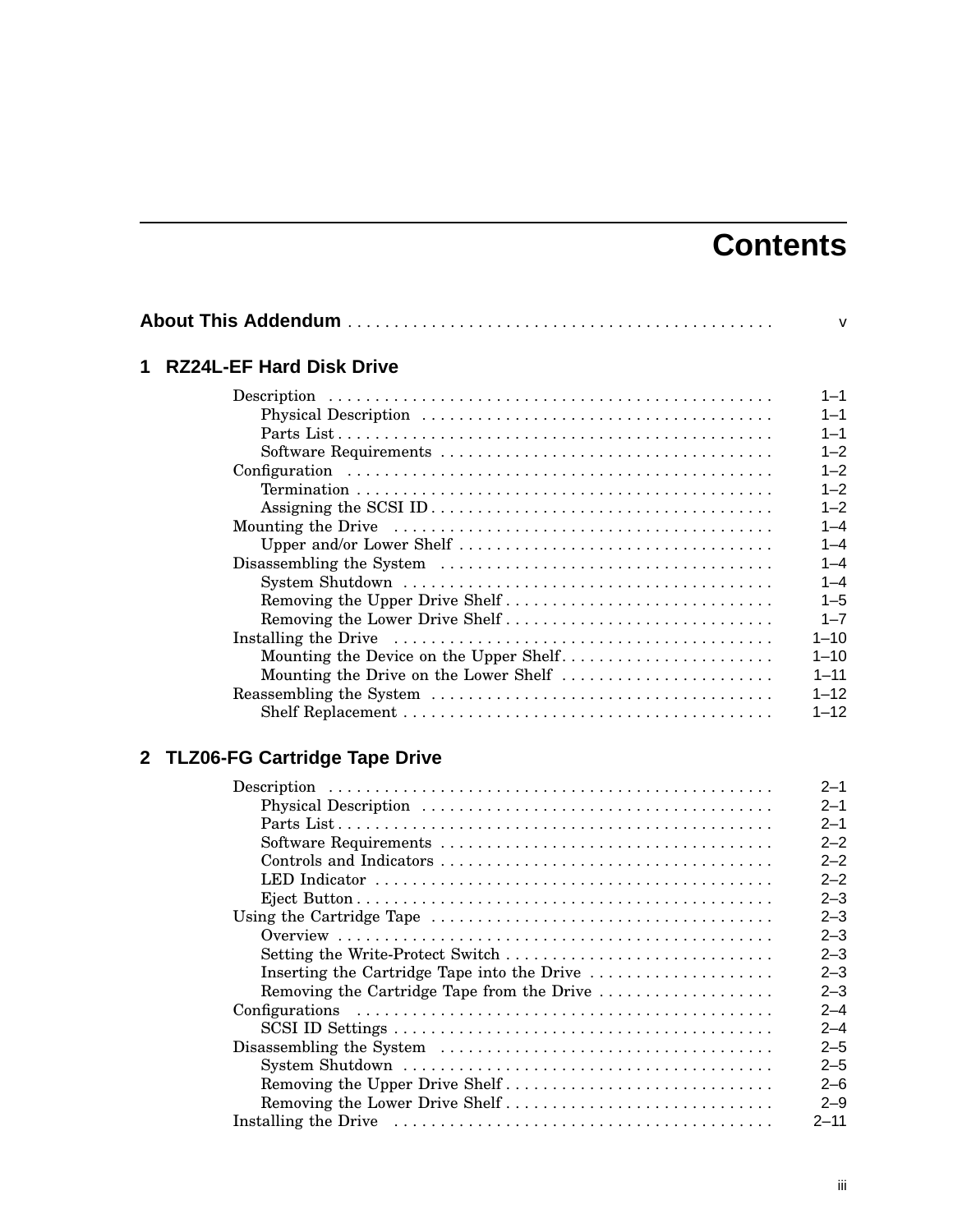| Mounting the Tape Drive on the Lower Shelf | $2 - 11$ |
|--------------------------------------------|----------|
|                                            | $2 - 12$ |
|                                            | $2 - 14$ |
|                                            | $2 - 14$ |
|                                            | $2 - 15$ |

### **A Related Documentation**

## **Figures**

| $1 - 1$  | RZ24L SCSI ID Jumper Location           | $1 - 3$  |
|----------|-----------------------------------------|----------|
| $1 - 2$  |                                         | $1 - 5$  |
| $1 - 3$  |                                         | $1 - 6$  |
| $1 - 4$  |                                         | $1 - 7$  |
| $1 - 5$  |                                         | $1 - 8$  |
| $1 - 6$  | Removing the Lower Drive Shelf          | $1 - 9$  |
| $1 - 7$  | Upper Drive Shelf Mounting              | $1 - 10$ |
| $1 - 8$  | Lower Drive Shelf Mounting              | $1 - 11$ |
| $2 - 1$  | TLZ06 Cartridge Tape Drive (Front View) | $2 - 2$  |
| $2 - 2$  | TLZ06-FG SCSI ID Jumper Location        | $2 - 4$  |
| $2 - 3$  |                                         | $2 - 6$  |
| $2 - 4$  |                                         | $2 - 7$  |
| $2 - 5$  | Removing the Upper Drive Shelf          | $2 - 8$  |
| $2 - 6$  |                                         | $2 - 9$  |
| $2 - 7$  | Removing the Lower Drive Shelf          | $2 - 10$ |
| $2 - 8$  |                                         | $2 - 11$ |
| $2 - 9$  |                                         | $2 - 12$ |
| $2 - 10$ |                                         | $2 - 13$ |
| $2 - 11$ |                                         | $2 - 13$ |

### **Tables**

| $1 - 1$ | $1 - 1$ |
|---------|---------|
| $1 - 2$ | $1 - 3$ |
| $2 - 1$ | $2 - 1$ |
| $2 - 2$ | $2 - 2$ |
| $2 - 3$ | $2 - 5$ |
| $A-1$   | $A-1$   |
|         |         |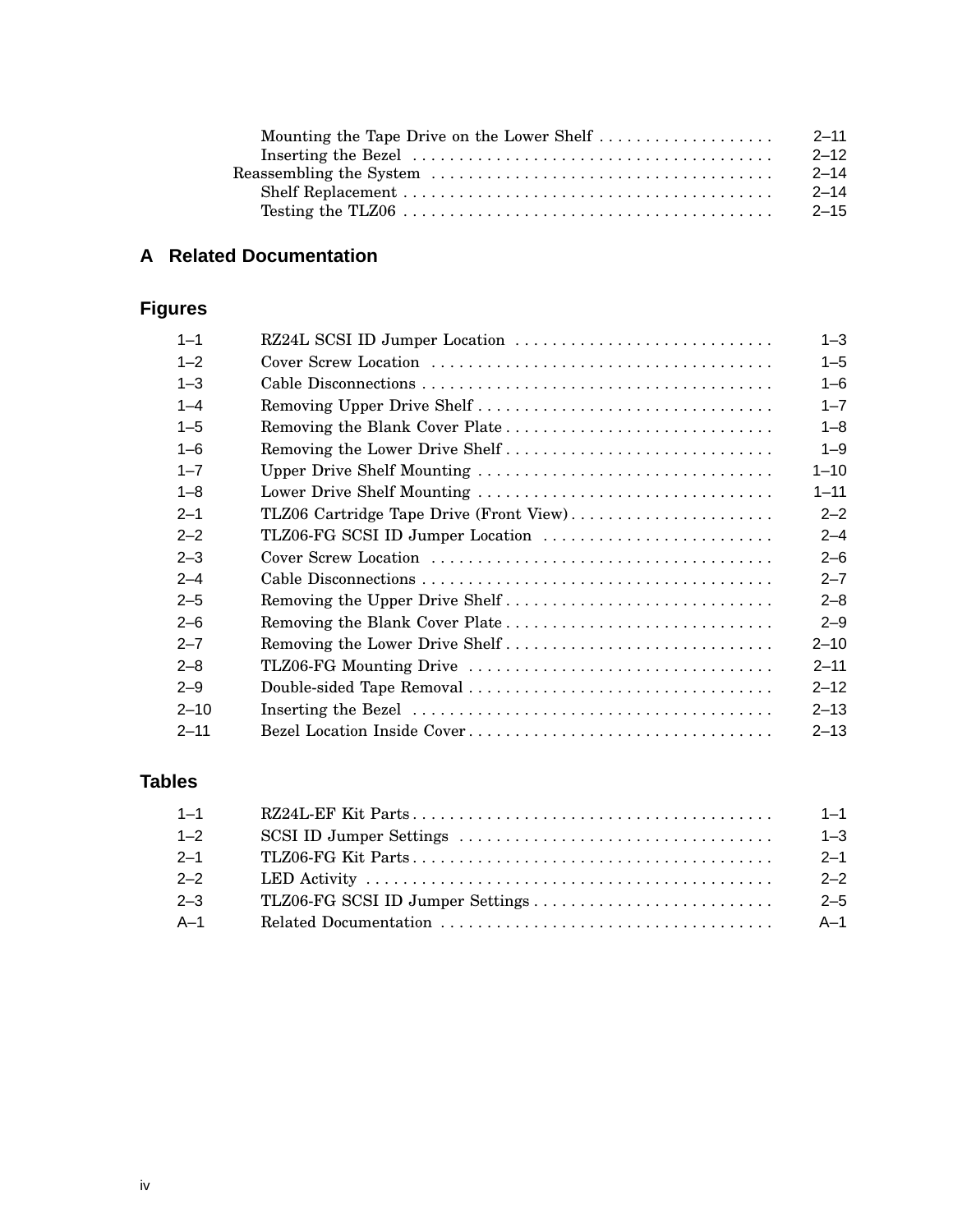## **About This Addendum**

## **About This Addendum**

|                                        | tape drive.                                          | This document is an addendum to the <i>DECsystem</i> 5100<br>Maintenance Guide (EK-422AA-MG). It provides general<br>information about the RZ24L-EF disk drive and the TLZ06-FG                  |
|----------------------------------------|------------------------------------------------------|--------------------------------------------------------------------------------------------------------------------------------------------------------------------------------------------------|
| <b>Intended</b><br><b>Audience</b>     | the options.                                         | This document is intended for Digital Services personnel and<br>self-maintenance customers only. Readers should be familiar with                                                                 |
|                                        | warranty.                                            | Contact your Digital Services representative if you want the<br>RZ24L-EF or the TLZ06-FG drives installed in your system. If<br>you attempt to install these drives, then you may invalidate the |
| Organization                           |                                                      | This document contains two chapters and one appendix:                                                                                                                                            |
|                                        | hard disk drive.                                     | Chapter 1 provides general information about the RZ24L-EF                                                                                                                                        |
|                                        | cartridge tape drive.                                | Chapter 2 provides general information about the TLZ06-FG                                                                                                                                        |
|                                        |                                                      | Appendix A provides a list of related documentation.                                                                                                                                             |
| <b>Related</b><br><b>Documentation</b> |                                                      | See Appendix A for a list of related documentation.                                                                                                                                              |
| <b>Conventions</b>                     | The following conventions are used in this addendum: |                                                                                                                                                                                                  |
|                                        | <b>Convention</b>                                    | <b>Meaning</b>                                                                                                                                                                                   |
|                                        | Caution                                              | Provides information to prevent damage to<br>equipment or software.                                                                                                                              |
|                                        | <b>Note</b>                                          | Provides general information about the current<br>topic.                                                                                                                                         |
|                                        | P/N                                                  | Part number                                                                                                                                                                                      |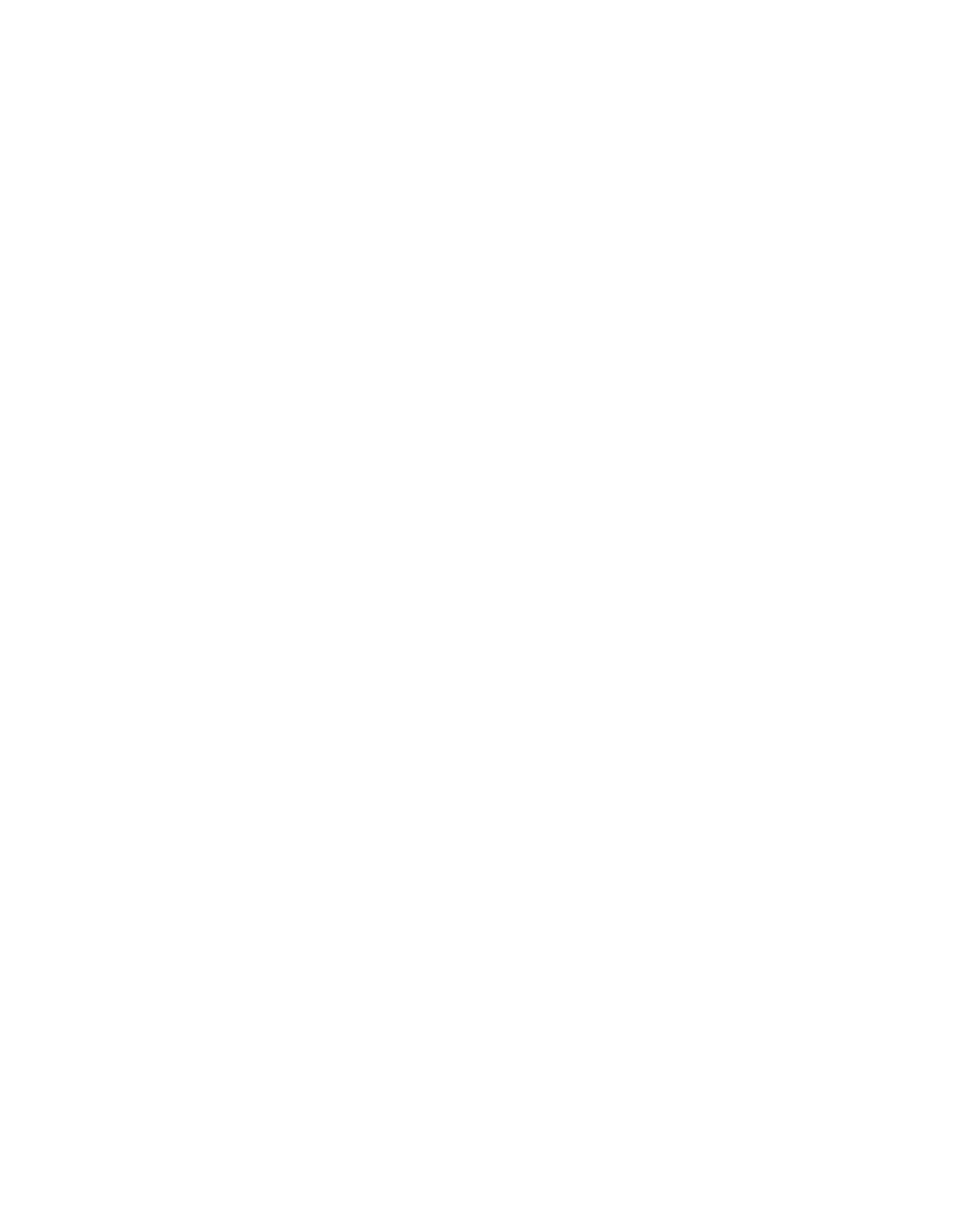## **1 RZ24L-EF Hard Disk Drive**

This chapter provides general information about the RZ24L-EF hard disk drive.

## **Description**

| <b>Physical</b><br><b>Description</b> | random access data storage capability.                      | The RZ24L-EF hard disk drive is a 3.5-inch high density drive<br>capable of storing 245 MB of (formatted) information. It is a<br>Winchester-type drive using a SCSI interface and is designed<br>for use on low-end desktop and workstation systems to provide<br>The RZ24L-EF drive conforms to the common command set<br>(CCS). The medium contained within the drive is a non-removable<br>head/disk assembly. The entire drive assembly (HDA and module)<br>is considered one field replaceable unit (FRU). |                |
|---------------------------------------|-------------------------------------------------------------|------------------------------------------------------------------------------------------------------------------------------------------------------------------------------------------------------------------------------------------------------------------------------------------------------------------------------------------------------------------------------------------------------------------------------------------------------------------------------------------------------------------|----------------|
| <b>Parts List</b>                     | corresponding part numbers.<br>Table 1-1 RZ24L-EF Kit Parts | Table 1–1 lists the contents of the RZ24L-EF kit with its                                                                                                                                                                                                                                                                                                                                                                                                                                                        |                |
|                                       | P/N                                                         | <b>Description</b>                                                                                                                                                                                                                                                                                                                                                                                                                                                                                               | Qty            |
|                                       | $RZ24L-E$                                                   | $245MB$ 3 $1/2$ " disk drive                                                                                                                                                                                                                                                                                                                                                                                                                                                                                     | $\mathbf{1}$   |
|                                       | 90-09984-07                                                 | Screw 6-32 pan                                                                                                                                                                                                                                                                                                                                                                                                                                                                                                   | 4              |
|                                       | $EK-424AA-AD$                                               | Microvax 3100 and VAXserver<br>3100 Options Installation Guide<br>Addendum: RZ24L Drive                                                                                                                                                                                                                                                                                                                                                                                                                          | 1              |
|                                       | $EK-422AA-AD$                                               | DECsystem 5100 Maintenance<br>Guide Addendum: RZ24L-EF and<br>TLZ06-FG Drives                                                                                                                                                                                                                                                                                                                                                                                                                                    | $\mathbf{1}$   |
|                                       | 90-08318-00                                                 | Washer, shoulder                                                                                                                                                                                                                                                                                                                                                                                                                                                                                                 | $\overline{2}$ |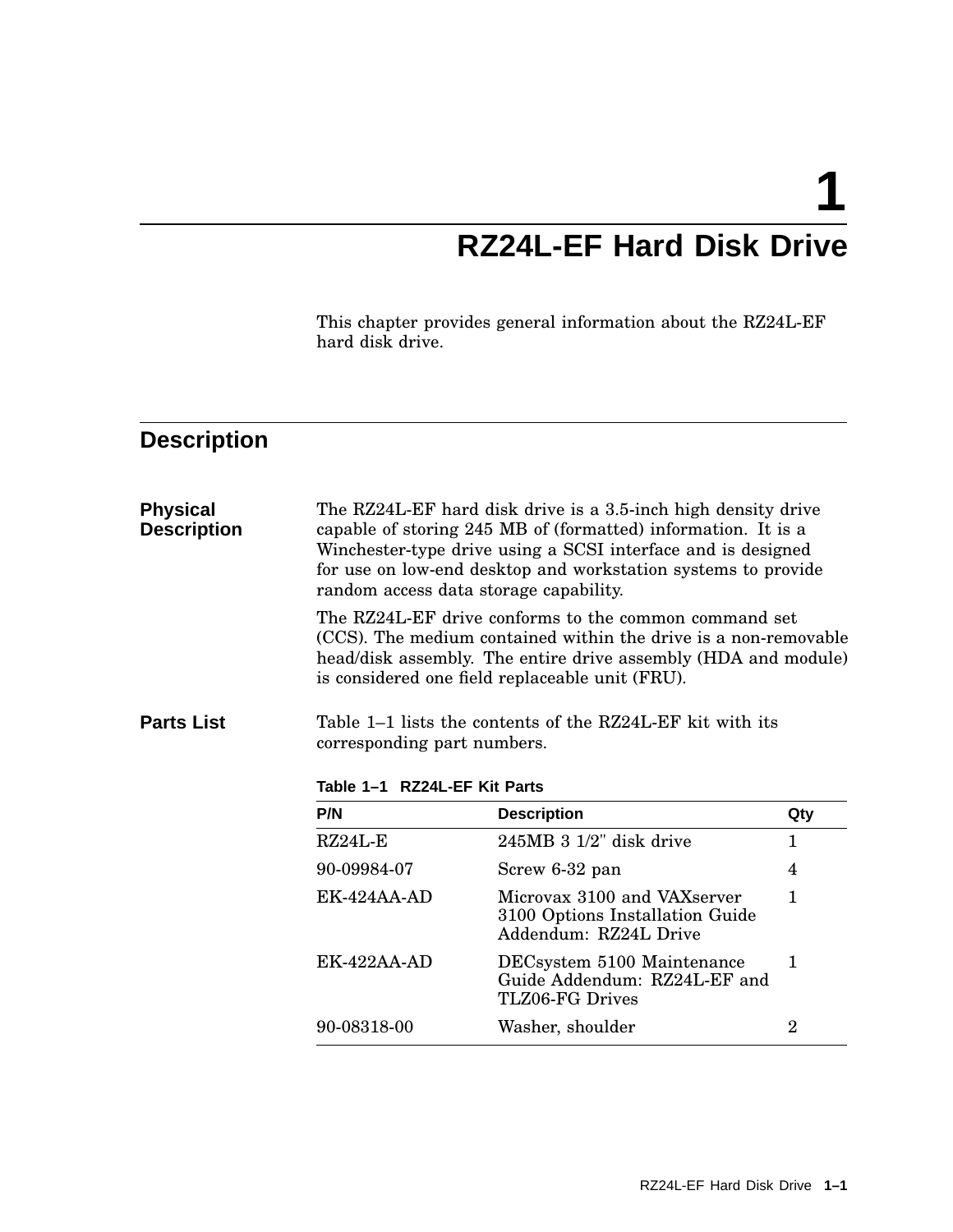#### **Software Requirements** To operate the RZ24L-EF hard disk drive, software must be installed on the disk. Use a diskette drive, tape drive, or CDROM drive to load the software on the RZ24L-EF. The RZ24L-EF hard disk drive is formatted (ready to receive information) when it is shipped from the factory.

### **Configuration**

**Termination** The RZ24L-EF hard disk drive should not be terminated internally. The SCSI bus must be terminated; therefore, termination must occur within the host system or the expansion boxes. If your drive or drive module has the terminator resistor packs already installed, then use needlenose pliers to remove the packs. The terminator resistor packs are located just behind the SCSI port connector. Refer to the *DECsystem 5100 Maintenance Guide, EK-422AA-MG* for procedures on the termination of the SCSI bus. **Assigning the SCSI ID** Follow these guidelines for assigning the SCSI ID: • Assign the SCSI ID number for each drive using the ID select jumper.

• Be sure to assign a unique ID number to each SCSI device.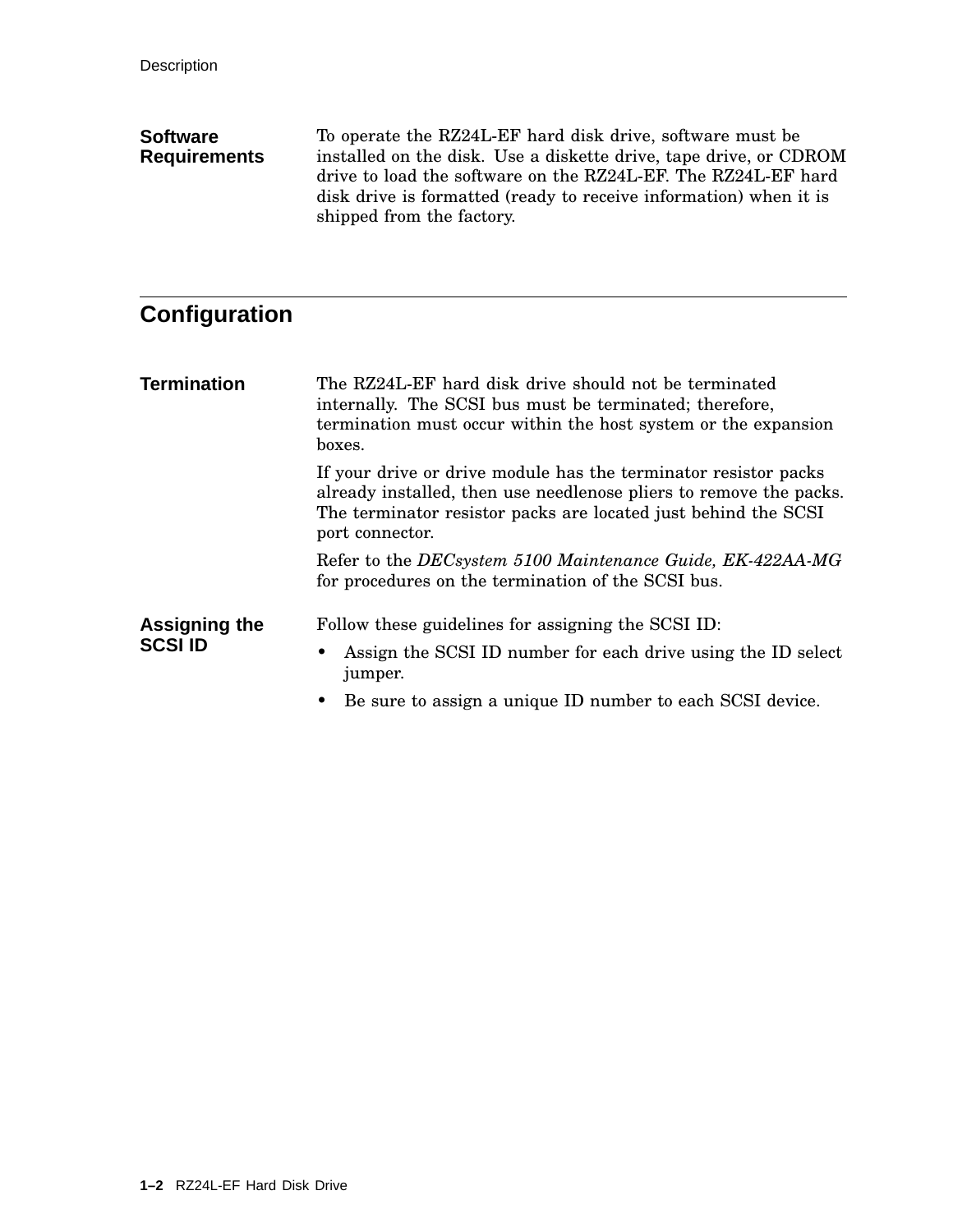Figure 1–1 shows the SCSI ID jumper locations.

**Figure 1–1 RZ24L SCSI ID Jumper Location**



All SCSI devices are set to a default SCSI ID before the devices leave the factory. Default settings should only be changed when a system is configured with more than one particular device.

Table 1–2 shows the SCSI ID jumper settings.

**Table 1–2 SCSI ID Jumper Settings**

| <b>SCSI</b><br>ID | A   | A1  | A2  |
|-------------------|-----|-----|-----|
| $\boldsymbol{0}$  | Out | Out | Out |
| $\mathbf{1}$      | In  | Out | Out |
| $\overline{2}$    | Out | In  | Out |
| $\boldsymbol{3}$  | In  | In  | Out |
| $\overline{4}$    | Out | Out | In  |
| $\bf 5$           | In  | Out | In  |
| $\bf 6$           | Out | In  | In  |
| $\overline{7}$    | In  | In  | In  |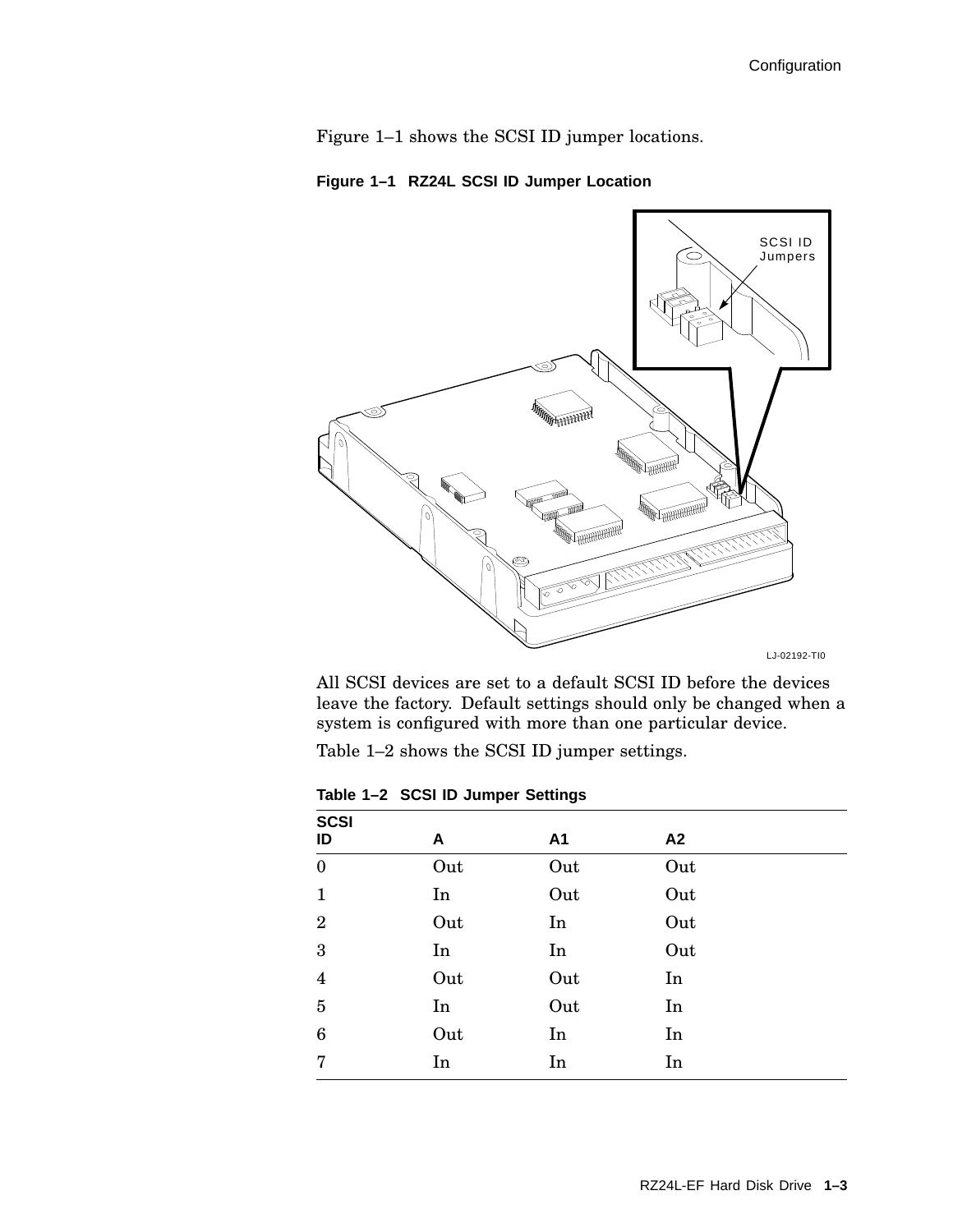### **Mounting the Drive**

**Upper and/or Lower Shelf** The RZ24L-EF drive can be installed on the upper or lower shelf of the DECsystem 5100; however, it is recommended that all slots in the upper shelf be filled first. The upper shelf can accommodate three RZ-type devices.

> If you are mounting the RZ24L-EF on the lower shelf, then you can mount it on either the left or right side; however, the left side (side facing the front of the system) is recommended.

## **Disassembling the System**

|                 | <b>Note</b>                                                                                                                                                                                                                                                           |
|-----------------|-----------------------------------------------------------------------------------------------------------------------------------------------------------------------------------------------------------------------------------------------------------------------|
|                 | Contact your Digital Services representative if you want<br>the RZ24L-EF drive installed in your system. Only<br>qualified Digital Services engineers should perform system<br>repair. If you attempt to install this drive, then you may<br>invalidate the warranty. |
| <b>System</b>   | To shut down the system:                                                                                                                                                                                                                                              |
| <b>Shutdown</b> | 1. Be sure the customer performs a system backup.                                                                                                                                                                                                                     |
|                 | 2. Set the power switch to off (0) on the DEC system 5100 and all<br>expansion boxes.                                                                                                                                                                                 |
|                 | 3. Mark and disconnect all cables to the DEC system 5100.                                                                                                                                                                                                             |
|                 | 4. Loosen the two Phillips screws holding the cover. From the<br>rear of the DECsystem 5100, slide the cover forward and lift it<br>away from the system. See Figure 1-2.                                                                                             |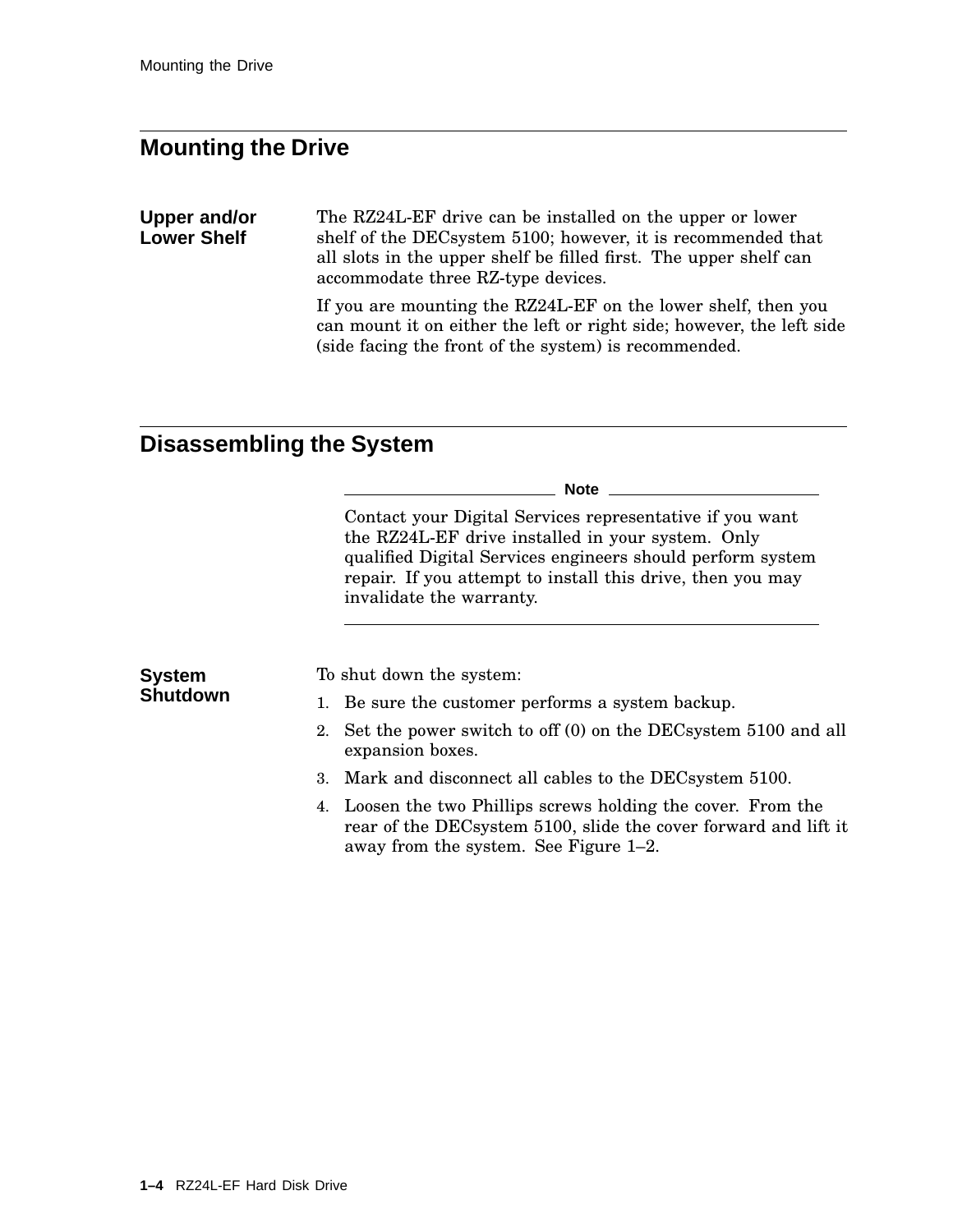**Figure 1–2 Cover Screw Location**



**Removing the Upper Drive Shelf**

To remove the upper drive shelf:

- 1. If you are mounting the device on the upper shelf, then remove any device that may be attached to the upper shelf (DSH80 option, for example).
- 2. Note the position of the mass storage drives and mark the cables accordingly.
- 3. Disconnect the power cables and SCSI bus cables from the drives on the upper drive shelf. See Figure 1–3 for the cable disconnection locations.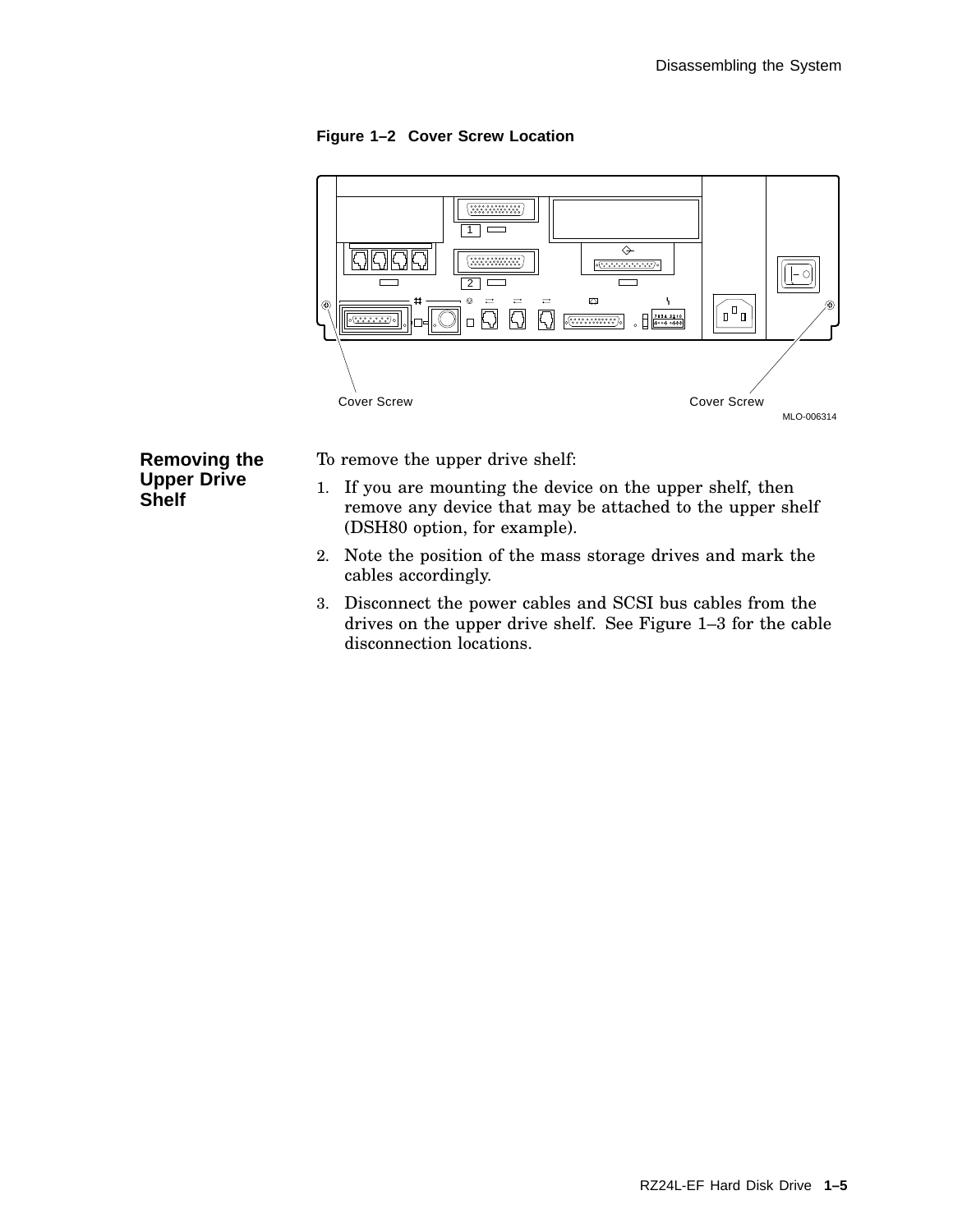

#### **Figure 1–3 Cable Disconnections**

4. Loosen the four captive screws as shown in Figure 1–4.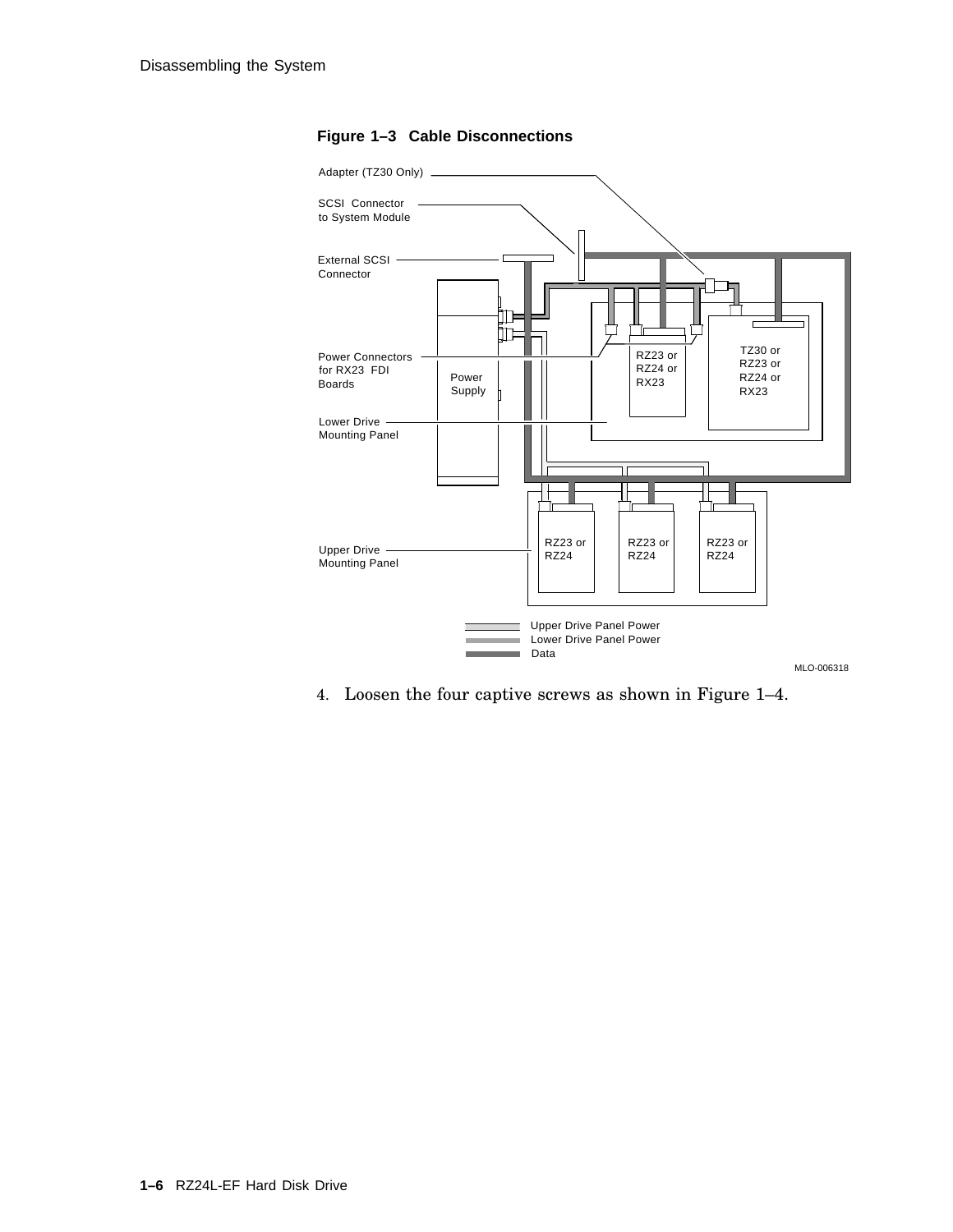

**Figure 1–4 Removing Upper Drive Shelf**

5. Lift the upper drive shelf away from the lower drive shelf and carefully set it aside.

If the device is being mounted on the upper shelf, then skip the section Removing the Lower Drive Shelf.

**Removing the Lower Drive Shelf**

- To remove the lower drive shelf:
- 1. Providing an option is present (for example, DHT80), disconnect the 100-way cable (P/N 17-02295-02) attached to the option. Do not take the option completely off the shelf. If the system does not have an option present, then it has a blank cover plate. Loosen the captive screw on the blank cover plate (P/N 74-41590-01) and remove the plate (Figure 1–5).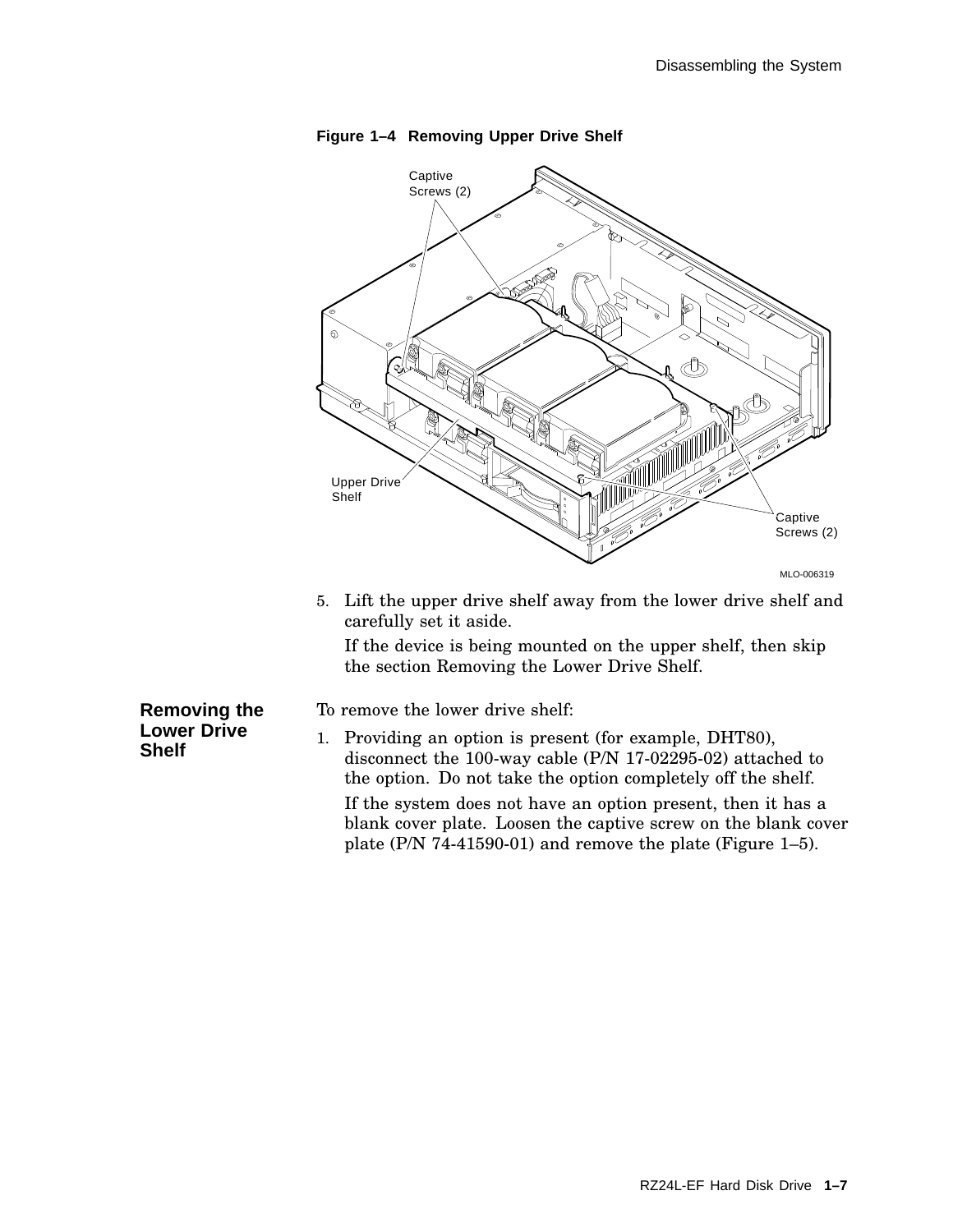

**Figure 1–5 Removing the Blank Cover Plate**

When removing the EMI shield, grab the middle of the shield with both hands and gently pull forward. Removing the shield in any other way could cause damage to the shield.

2. Carefully remove the EMI shield (P/N 74-42127-01) that is connected to the upper and lower shelves by carefully pulling the shield forward towards the front of the enclosure, as instructed in the **Caution** above.

Pulling forward releases the two tabs that hold the shield in place. Once the tabs are released, the shield should come out easily. Note the way in which it is mounted, because it will need to be reinstalled the same way.

**Note**

Notice how the SCSI cable and power cables are routed through the slots in the EMI shield to the devices mounted on the lower drive shelf. These cables need to be routed the same way for reassembly.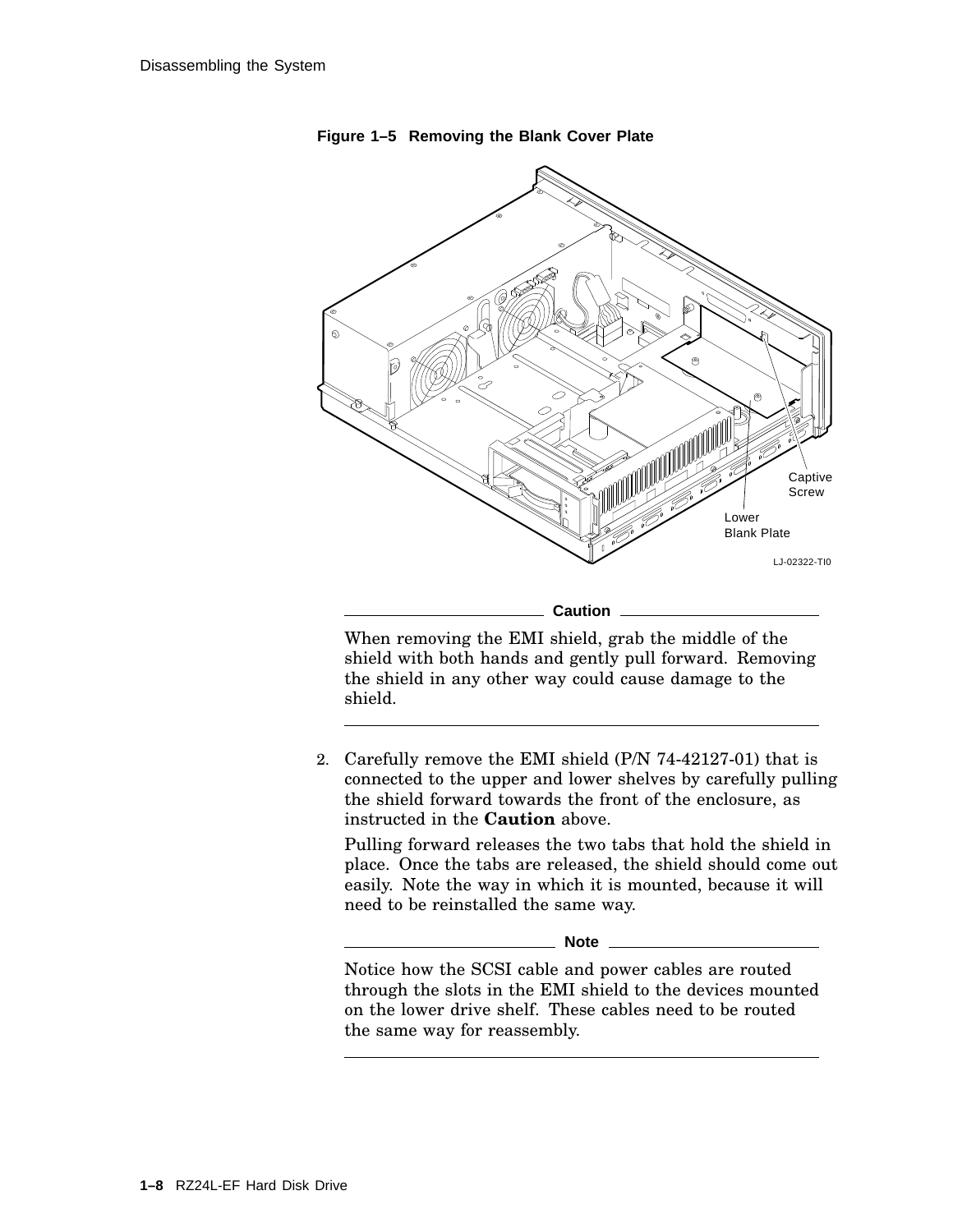- 3. Remove the SCSI cable from the slots in the EMI shield to remove the shield completely from the enclosure.
- 4. Set the shield aside.
- 5. Mark and disconnect the SCSI cables and power cables connected to the drives on the lower shelf. See Figure 1–3.
- 6. Loosen the four captive screws, and remove the three Phillips screws and set them aside. See Figure 1–6.
- 7. Slide the lower drive shelf toward the front of the chassis and lift it from the unit.

**Figure 1–6 Removing the Lower Drive Shelf**



MLO-006320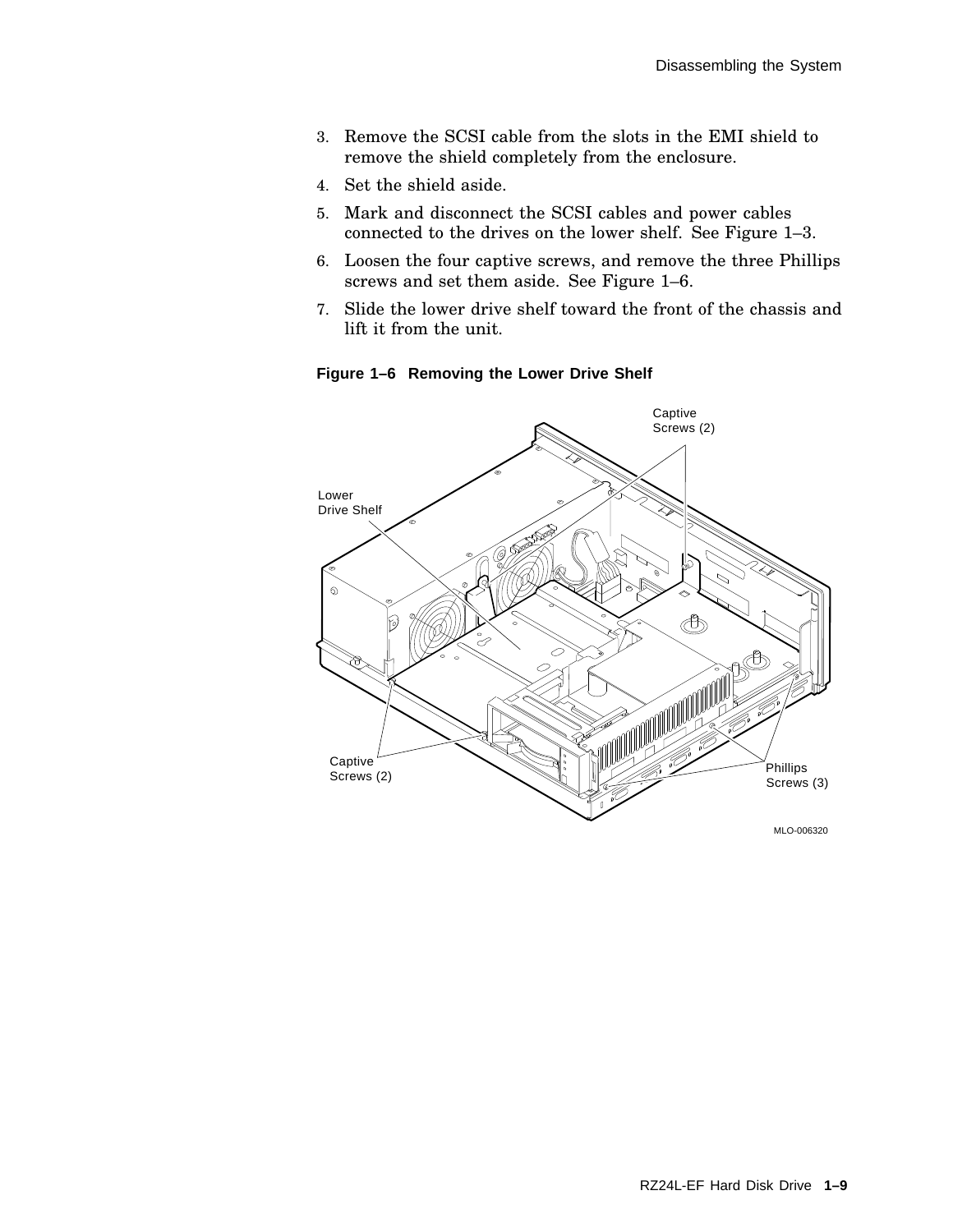### **Installing the Drive**

#### **Mounting the Device on the Upper Shelf**

If the drive is being mounted on the upper drive shelf, then use the four Phillips head screws (P/N 90-09984-07). The step washers (P/N 90-08318-00) are not used for mounting the drive on the upper shelf. To mount the device on the upper shelf:

- 1. Place the drive over the holes where it will mount onto the drive shelf. The back of the drive (the side with the connectors) should face the back of the drive shelf.
- 2. Insert the four Phillips head screws through the bottom of the drive shelf and tighten to secure the drive in place. See Figure 1–7.

**Figure 1–7 Upper Drive Shelf Mounting**

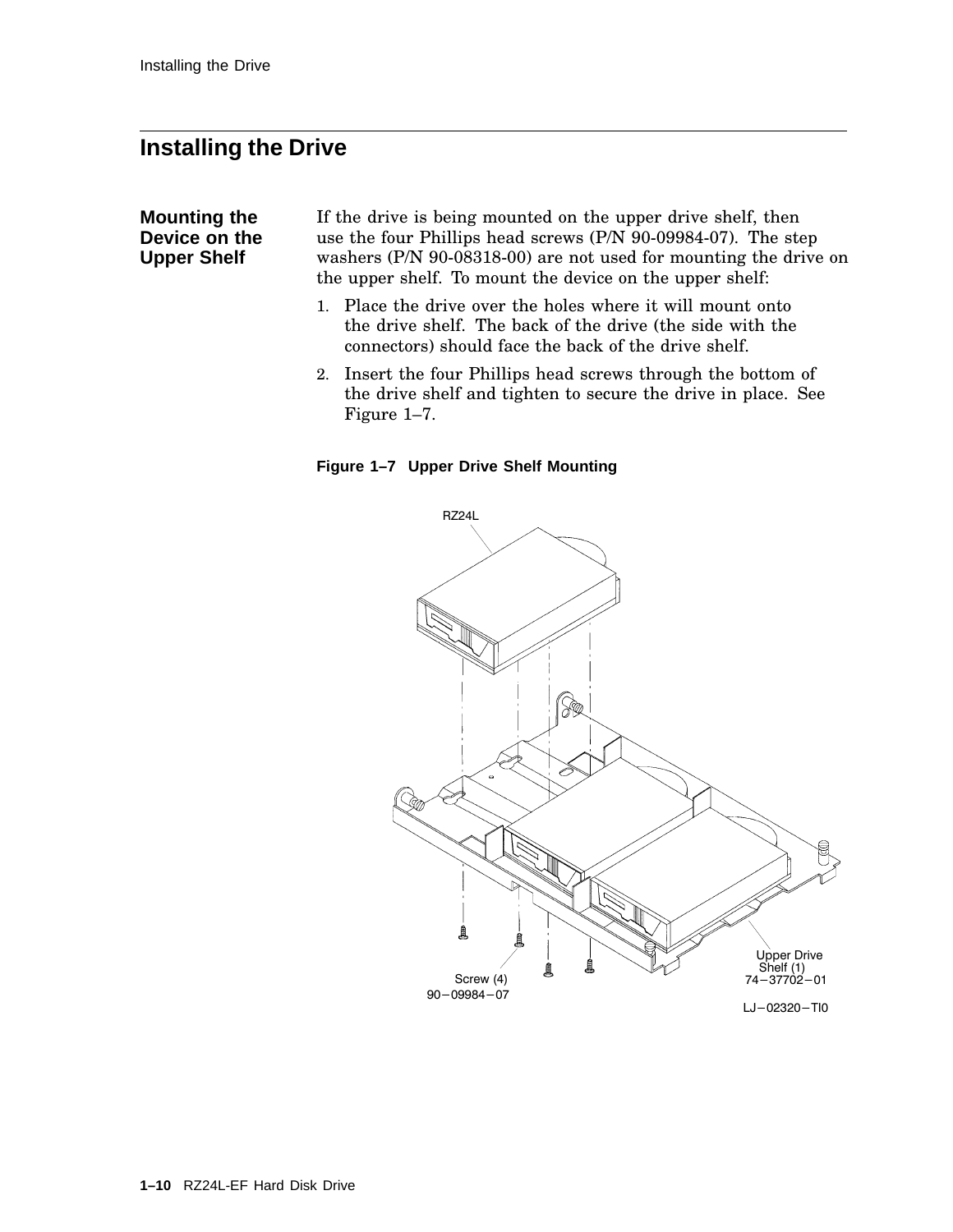#### **Mounting the Drive on the Lower Shelf**

If the drive is being mounted on the lower drive shelf, then use the four Phillips head screws (P/N 90-09984-07) and the step washers (P/N 90-08318-00). To mount the device on the lower shelf:

1. Place the drive over the holes where it will mount onto the drive shelf. The back of the drive (the side with the connectors) should face the back of the drive shelf. See Figure 1–8.

**Figure 1–8 Lower Drive Shelf Mounting**



- 2. Insert the two step washers into the key-shaped holes.
- 3. Insert the screws through the step washers and through the shelf. Do not tighten the screws.
- 4. Insert the two remaining screws that do not go through the step washers.
- 5. Tighten the screws to secure the drive in place.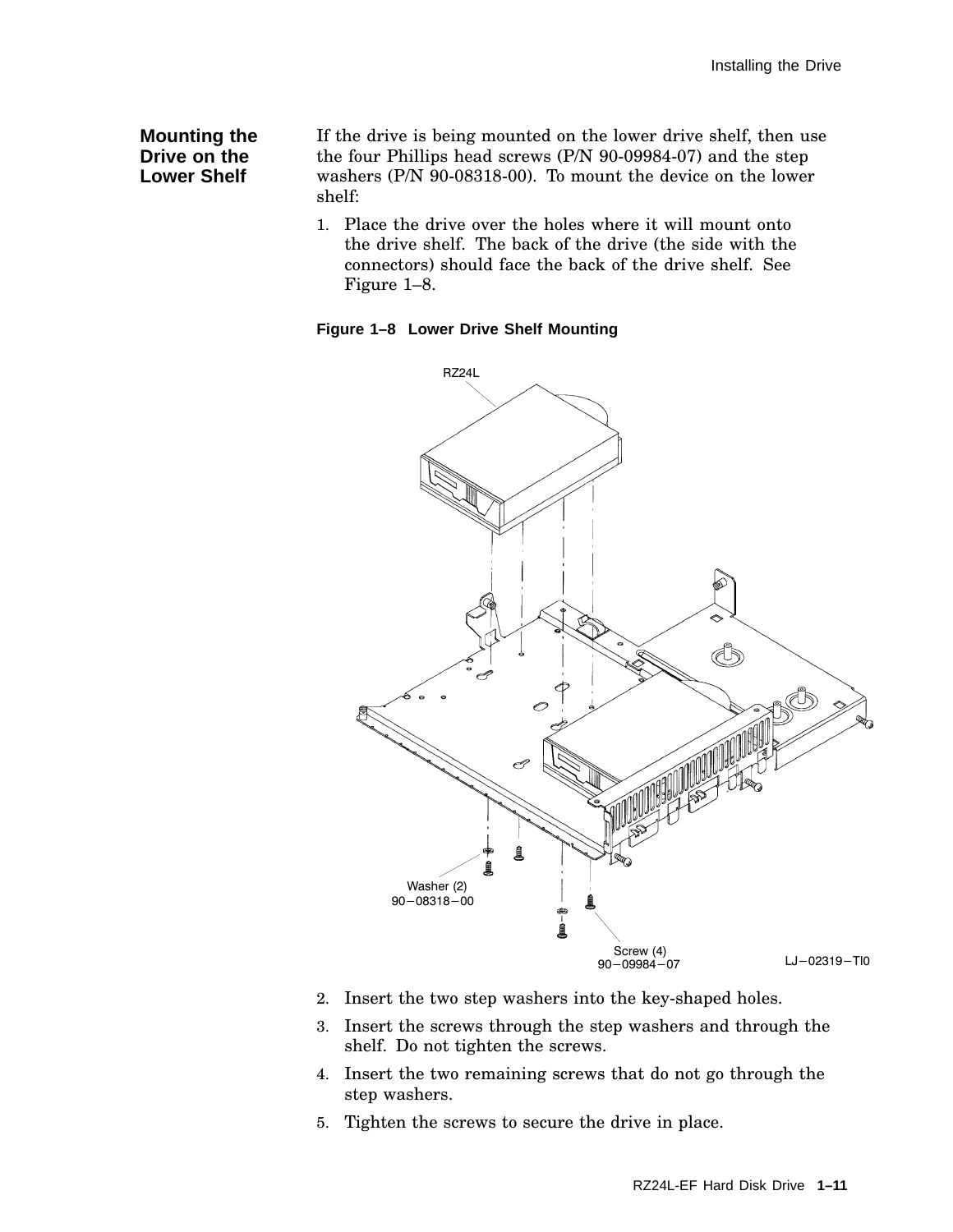## **Reassembling the System**

| <b>Shelf</b>       | To reassemble the system:                                                                                                                                                        |  |  |  |
|--------------------|----------------------------------------------------------------------------------------------------------------------------------------------------------------------------------|--|--|--|
| <b>Replacement</b> | If the lower shelf is not removed, then go to step 8.                                                                                                                            |  |  |  |
|                    | Replace the lower shelf and tighten the screws.<br>2.                                                                                                                            |  |  |  |
|                    | Reconnect the SCSI and power cables to the devices on the<br>3.<br>lower shelf.                                                                                                  |  |  |  |
|                    | 4. Connect the SCSI cable to the RZ24L-EF.                                                                                                                                       |  |  |  |
|                    | _________ Note _____________                                                                                                                                                     |  |  |  |
|                    | The EMI shield must be reinstalled to comply with FCC<br>regulations.                                                                                                            |  |  |  |
|                    | Route the SCSI cable through the curved slots in the EMI<br>5.<br>shield as it was previously routed before the disassembly.                                                     |  |  |  |
|                    | 6. Reconnect the 100-way cable to the option if an option is<br>present, or replace the blank plate (Figure 1-5).                                                                |  |  |  |
|                    | Replace the SCSI and power cables to the devices on the lower<br>7.<br>shelf, including the RZ24L-EF.                                                                            |  |  |  |
|                    | Install the upper shelf by tightening the four captive screws to<br>8.<br>secure the upper shelf in place.                                                                       |  |  |  |
|                    | Replace the SCSI and power cables to the devices on the upper<br>9.<br>shelf. If the new RZ24L-EF was installed on the upper shelf,<br>then connect the SCSI cable to the drive. |  |  |  |
|                    | 10. Replace the system cover and secure it with the two Phillips<br>head screws.                                                                                                 |  |  |  |
|                    |                                                                                                                                                                                  |  |  |  |
|                    |                                                                                                                                                                                  |  |  |  |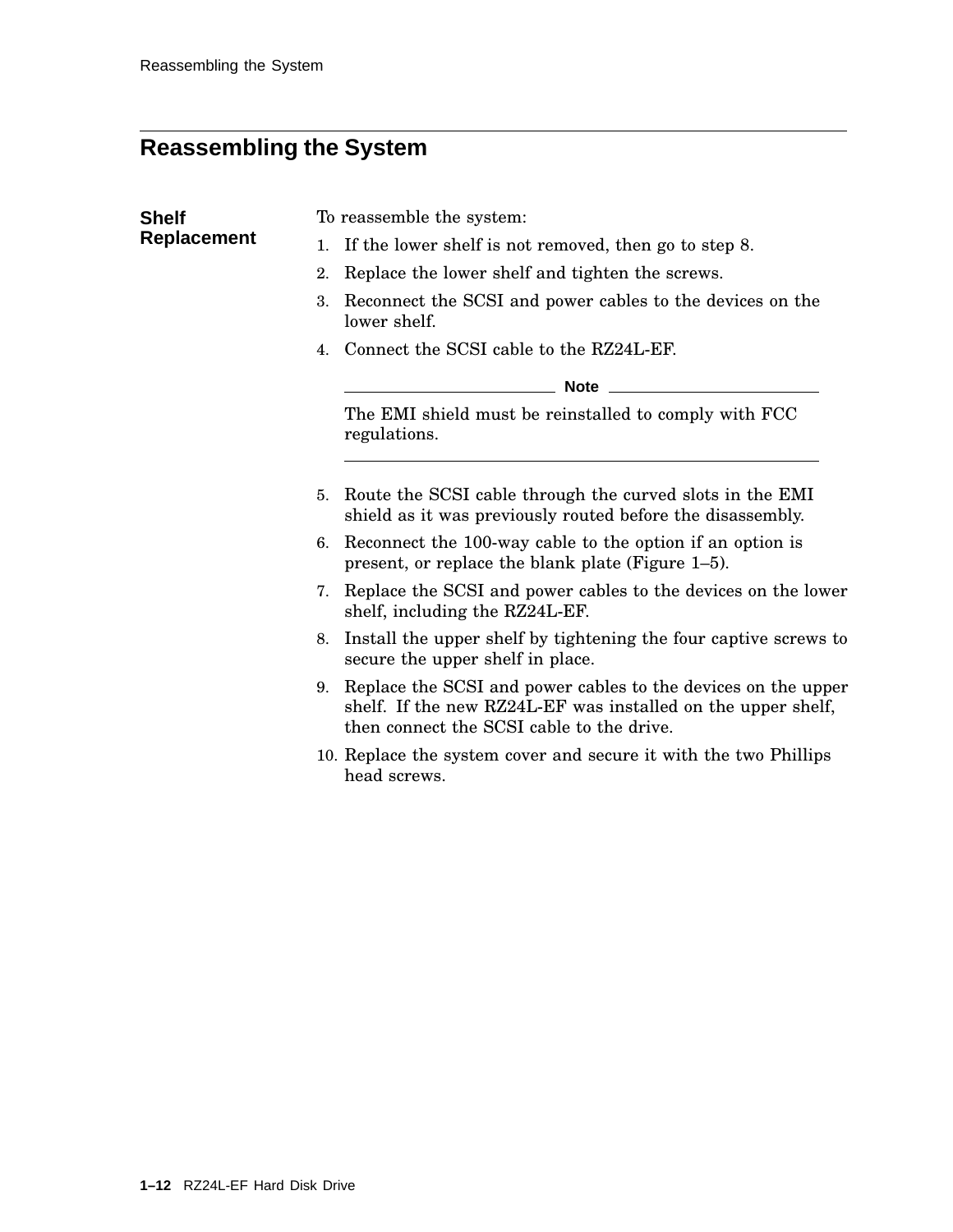**2**

## **TLZ06-FG Cartridge Tape Drive**

This chapter provides general information about the TLZ06-FG cartridge tape drive.

## **Description**

| <b>Physical</b><br><b>Description</b> | logic.                                                                                                                     | The TLZ06-FG cartridge tape drive is a half-height, $5\frac{1}{4}$ -inch,<br>streaming tape drive that uses DAT DOS tapes. The TLZ06 tape<br>drive provides archival storage and retrieval and data collection<br>activities. It uses the Small Computer System Interface (SCSI).<br>The TLZ06-FG drive consists of the drive and built-in controller |              |
|---------------------------------------|----------------------------------------------------------------------------------------------------------------------------|-------------------------------------------------------------------------------------------------------------------------------------------------------------------------------------------------------------------------------------------------------------------------------------------------------------------------------------------------------|--------------|
| <b>Parts List</b>                     | Table 2–1 lists the contents of the TLZ06-FG kit with their<br>corresponding part numbers.<br>Table 2-1 TLZ06-FG Kit Parts |                                                                                                                                                                                                                                                                                                                                                       |              |
|                                       | P/N                                                                                                                        | <b>Description</b>                                                                                                                                                                                                                                                                                                                                    | Qty          |
|                                       | TLZ06-BA                                                                                                                   | DAT drive (Note: The minimum<br>revision of this part is .A02.)                                                                                                                                                                                                                                                                                       | 1.           |
|                                       | TLZ06-CA                                                                                                                   | 4GB DAT data cartridge                                                                                                                                                                                                                                                                                                                                | 1            |
|                                       | TLZ04-HA                                                                                                                   | 4MM DAT drive cleaning<br>cartridge                                                                                                                                                                                                                                                                                                                   | 1            |
|                                       | $EK-422AA-AD$                                                                                                              | DECsystem 5100 Maintenance<br>Guide Addendum: RZ24L-EF and<br>TLZ06-FG drives                                                                                                                                                                                                                                                                         | $\mathbf{1}$ |
|                                       | 12-27886-02                                                                                                                | Shoulder screws                                                                                                                                                                                                                                                                                                                                       | 4            |
|                                       | 90-00018-02                                                                                                                | Rubber grommets                                                                                                                                                                                                                                                                                                                                       | 4            |
|                                       | 74-44536-01                                                                                                                | <b>Bezel</b>                                                                                                                                                                                                                                                                                                                                          | 1            |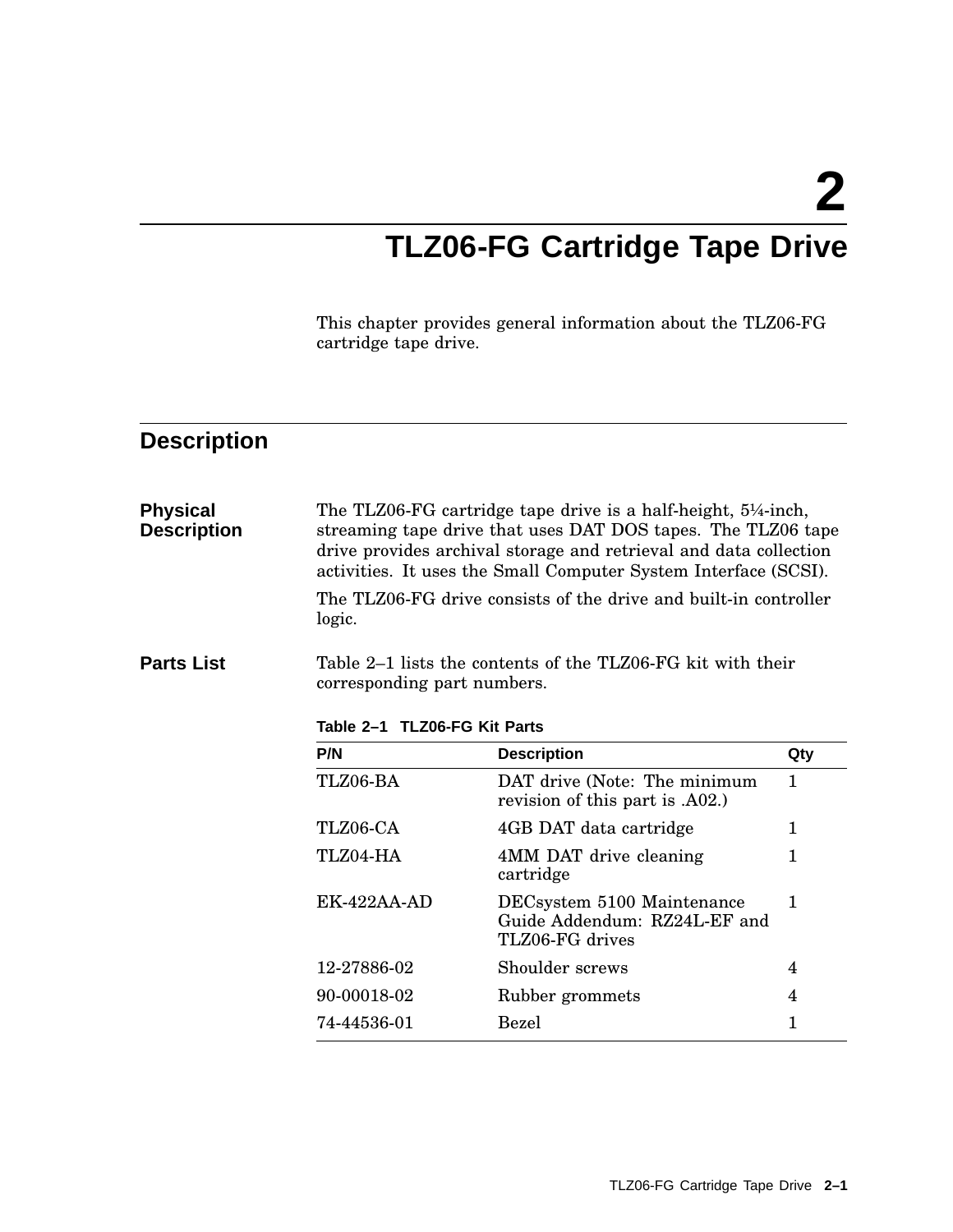| <b>Software</b><br><b>Requirements</b>   | The TLZ06-FG drive is supported under ULTRIX Version 4.3. In<br>order to operate the TLZ06-FG drive, the SCSI/CAM driver for<br>RISC ULTRIX Version 4.3 must be installed. |
|------------------------------------------|----------------------------------------------------------------------------------------------------------------------------------------------------------------------------|
|                                          | The TLZ06-FG has the following features:                                                                                                                                   |
|                                          | • Functions in vertical and horizontal positions                                                                                                                           |
|                                          | • Uses status LED protocol                                                                                                                                                 |
| <b>Controls and</b><br><b>Indicators</b> | The front of the TLZ06 tape drive contains two LEDs and an eject<br>button (Figure $2-1$ ).                                                                                |

**Figure 2–1 TLZ06 Cartridge Tape Drive (Front View)**



**LED Indicator** Table 2–2 describes the LED activity during operation.

#### **Table 2–2 LED Activity**

| LED            |
|----------------|
| Off            |
| Solid green    |
| Blinking green |
| Solid amber    |
|                |

 $^1\!$  Tape is automatically loaded upon insertion of the cartridge tape.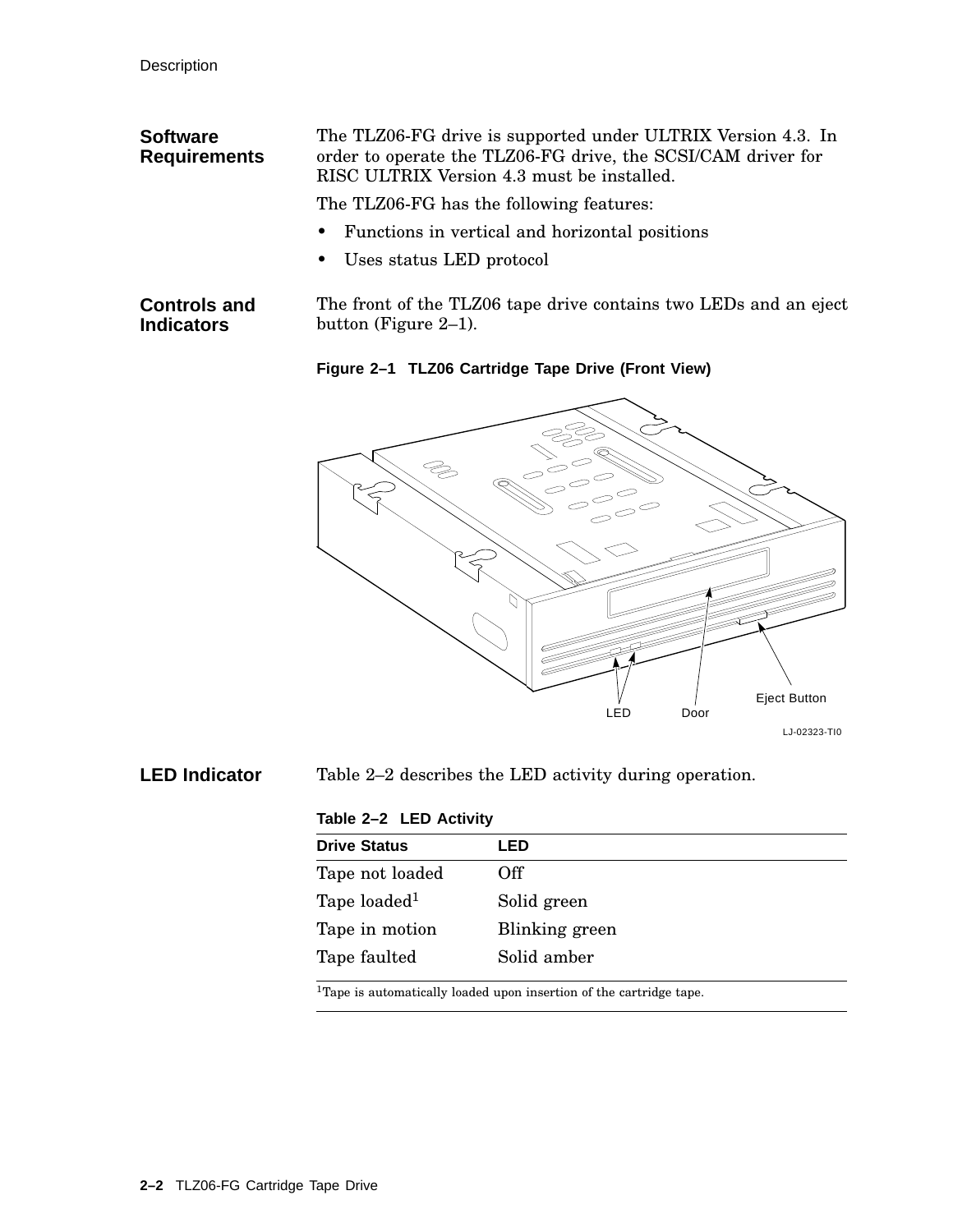**Eject Button** The eject button ejects the cartridge tape from the drive.

## **Using the Cartridge Tape**

| <b>Overview</b>                                                | This section explains how to perform the following procedures<br>when using the cartridge tape:                                           |  |  |  |
|----------------------------------------------------------------|-------------------------------------------------------------------------------------------------------------------------------------------|--|--|--|
|                                                                | Set the write-protect switch                                                                                                              |  |  |  |
|                                                                | Insert a cartridge tape into the drive                                                                                                    |  |  |  |
|                                                                | Remove a cartridge tape from the drive                                                                                                    |  |  |  |
| <b>Setting the</b><br><b>Write-Protect</b><br><b>Switch</b>    | Observe the following guidelines when setting the write-protect<br>switch:                                                                |  |  |  |
|                                                                | If you are reading data or copying data from a tape, then close<br>the write-protect switch on the top of the tape.                       |  |  |  |
|                                                                | If you are writing data, then open the write-protect switch on<br>the top of the tape.                                                    |  |  |  |
| Inserting the<br><b>Cartridge Tape</b><br>into the Drive       | To insert the cartridge tape into the drive:                                                                                              |  |  |  |
|                                                                | Insert the cartridge tape into the drive, making sure the<br>1.<br>cartridge's write-protect switch is in the upper right corner.         |  |  |  |
|                                                                | 2. Slide the cartridge straight into the cartridge area until you<br>feel resistance.                                                     |  |  |  |
|                                                                | When the tape is properly inserted, the LED glows solid green<br>and the drive is ready to accept operating system commands.              |  |  |  |
| <b>Removing the</b><br><b>Cartridge Tape</b><br>from the Drive | After the tape is dismounted by the software, the tape is ejected<br>from the drive.                                                      |  |  |  |
|                                                                | To remove the cartridge tape from the drive, press the eject<br>button. The door will open and the cartridge tape will eject<br>slightly. |  |  |  |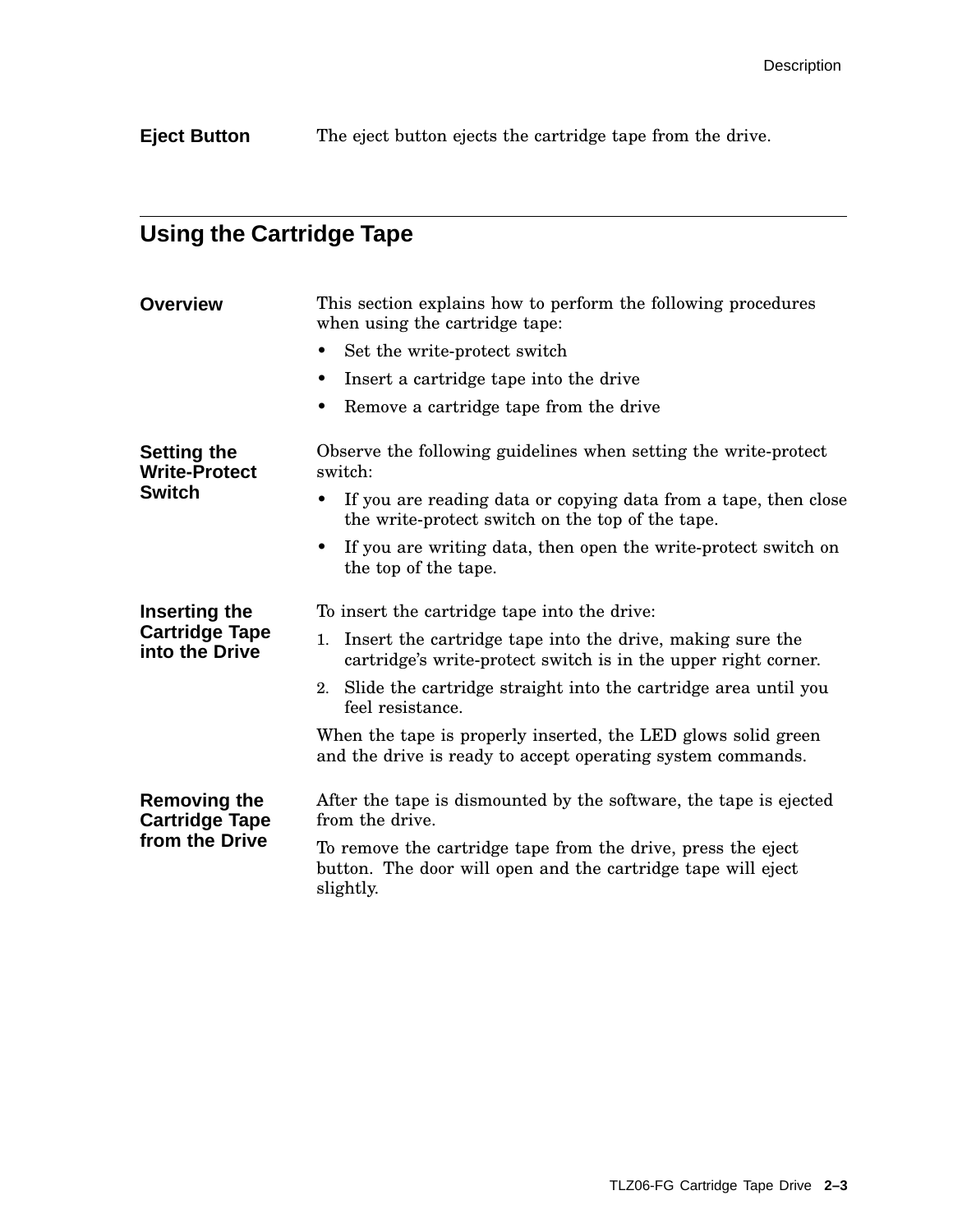**SCSI ID Settings**

### **Configurations**

The TLZ06-FG cartridge tape drive is set to a default SCSI ID of 5 before the devices leave the factory. Default settings should only be changed when a TLZ06-FG cartridge tape drive is being added to a host system that already has a TLZ06 installed.

**Note** \_\_\_

Each SCSI device must have its own SCSI ID.

The SCSI ID is set or changed by adding jumpers to, or removing jumpers from, a connector at the rear of the tape drive. Figure 2–2 shows the SCSI ID jumper location.



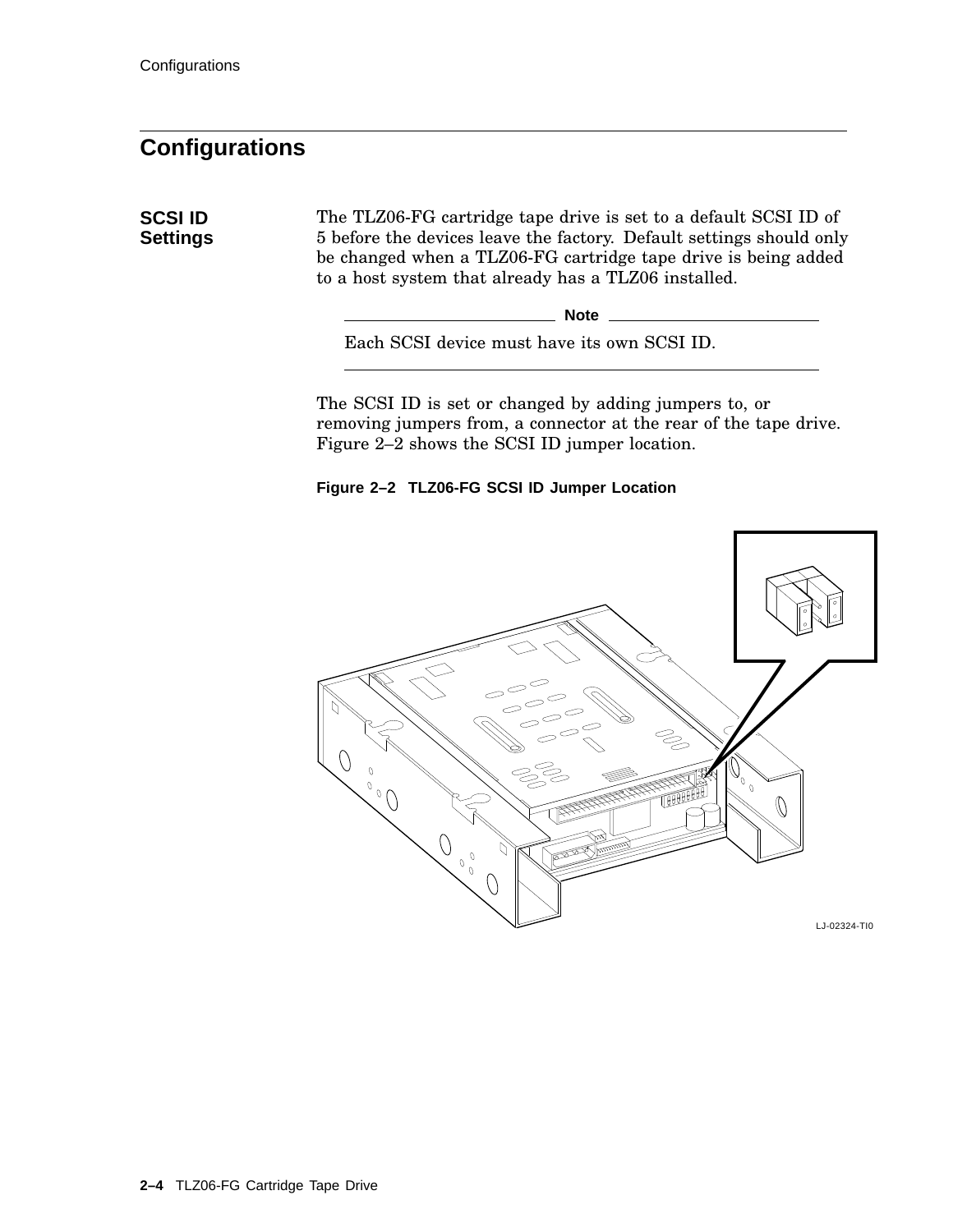Table 2–3 lists the jumper settings necessary to configure the TLZ06-FG cartridge tape drive for a particular SCSI ID.

| <b>SCSI ID</b>   | $\mathbf{2}$ | 1   | 0   |
|------------------|--------------|-----|-----|
| $\boldsymbol{0}$ | Out          | Out | Out |
| $\mathbf{1}$     | Out          | Out | In  |
| $\overline{2}$   | Out          | In  | Out |
| 3                | Out          | In  | In  |
| $\overline{4}$   | In           | Out | Out |
| $5*$             | In           | Out | In  |
| 6†               | In           | In  | Out |
| $\overline{7}$   | In           | In  | In  |

**Table 2–3 TLZ06-FG SCSI ID Jumper Settings**

Default ID for the TLZ06 tape drive.

†Reserved address ID - do not use.

## **Disassembling the System**

|                                  | <b>Note</b>                                                                                                                                                                                                                                                             |
|----------------------------------|-------------------------------------------------------------------------------------------------------------------------------------------------------------------------------------------------------------------------------------------------------------------------|
|                                  | Contact your Digital Services representative if you want<br>the TLZ06-FG drive installed in your system. Only<br>qualified Digital Services technicians should perform<br>system repair. If you attempt to install this drive, then you<br>may invalidate the warranty. |
| <b>System</b><br><b>Shutdown</b> | To shut down the system:                                                                                                                                                                                                                                                |
|                                  | 1. Be sure the customer performs a system backup.                                                                                                                                                                                                                       |
|                                  | 2. Set the power switch to off (O) on the DEC system 5100 and all<br>expansion boxes.                                                                                                                                                                                   |
|                                  | 3. Mark and disconnect all cables to the DEC system 5100.                                                                                                                                                                                                               |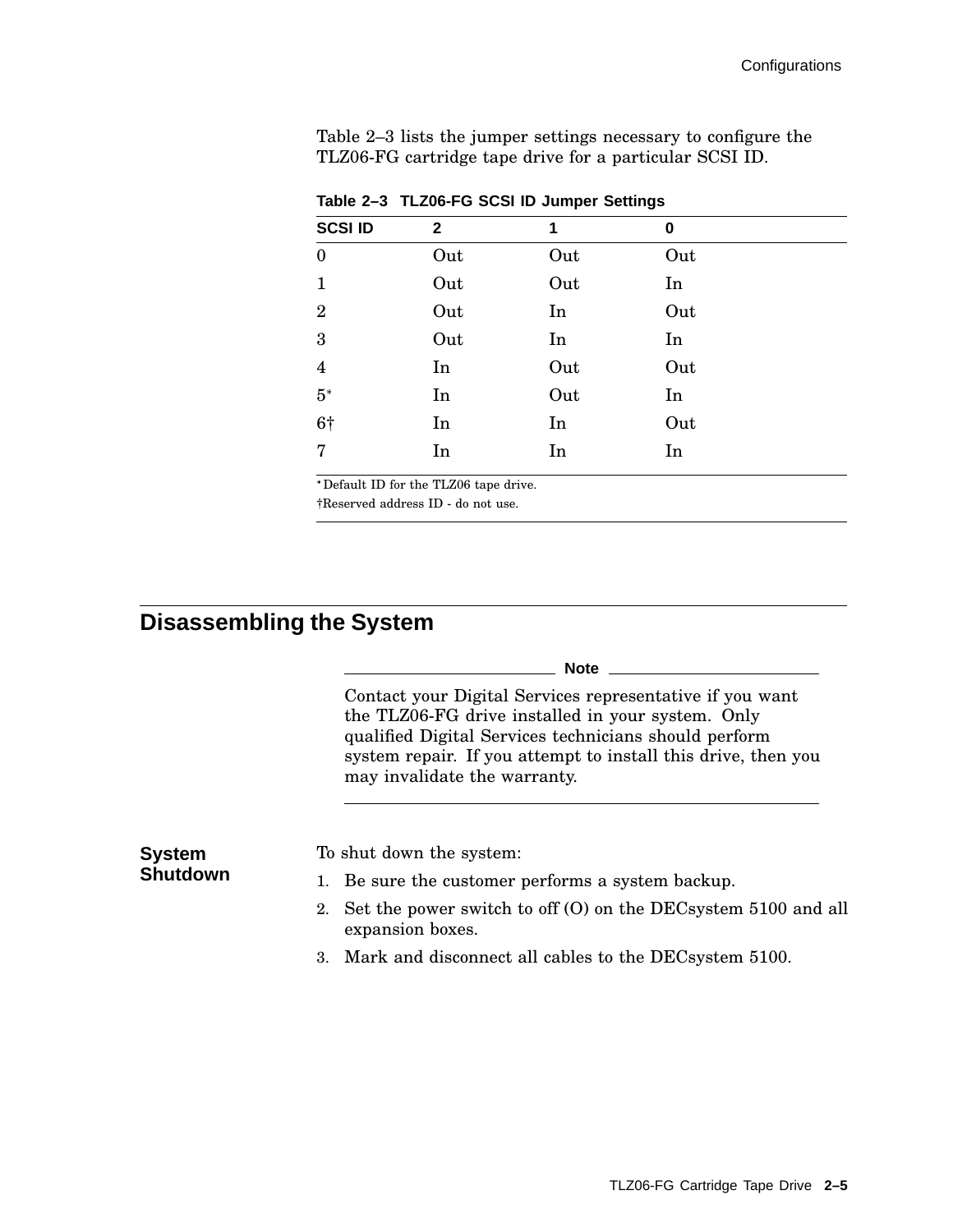4. Loosen the two Phillips screws holding the cover. From the rear of the DECsystem 5100, slide the cover forward and lift it away from the system. See Figure 2–3.

**Figure 2–3 Cover Screw Location**



#### **Removing the Upper Drive Shelf**

To remove the upper drive shelf:

- 1. Remove any device that may be attached to the upper drive shelf (DSH80 option, for example).
- 2. Note the position of the mass storage drives and mark the cables accordingly.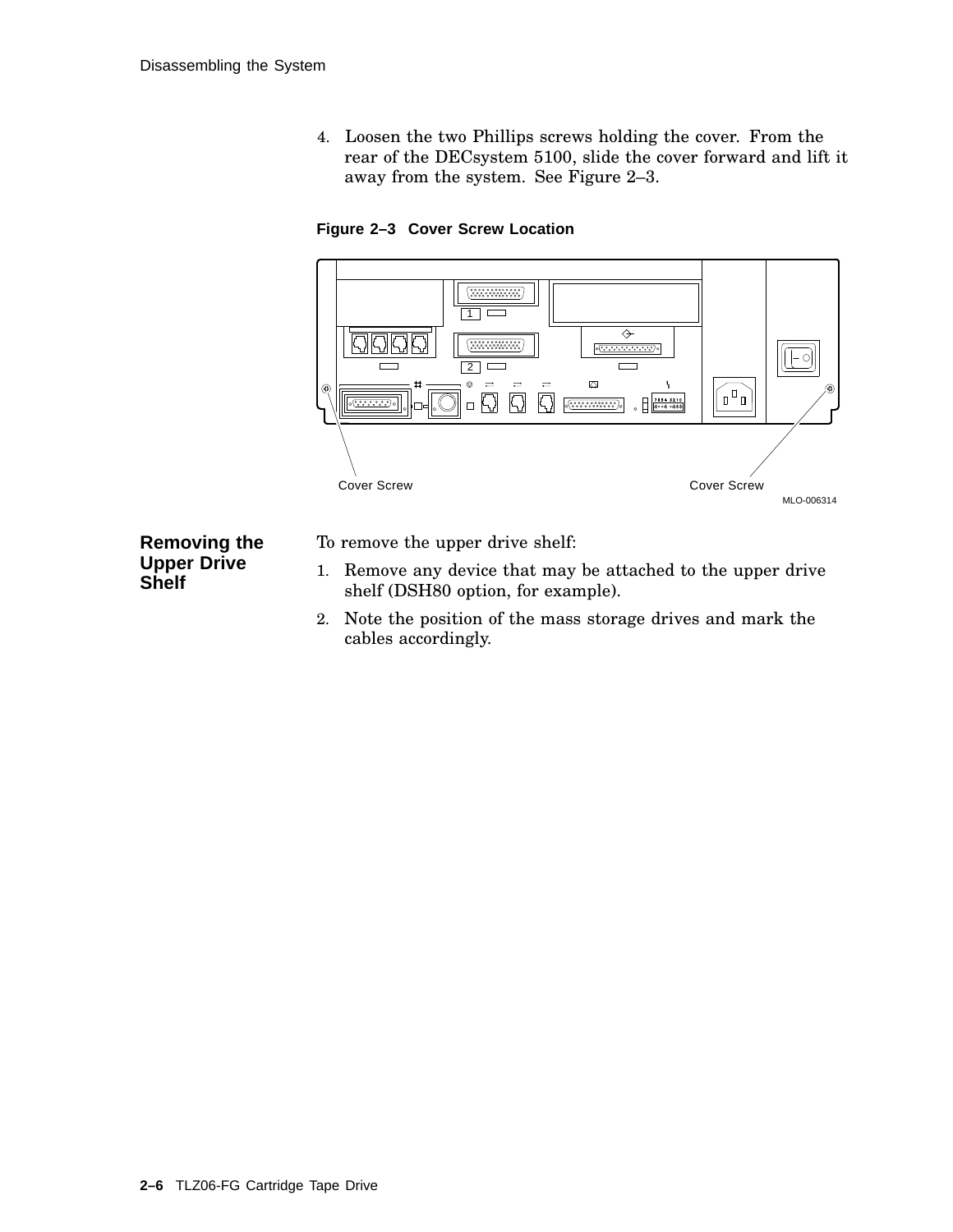3. Disconnect the power cables and SCSI bus cables from the drives on the upper drive shelf. See Figure 2–4 for the cable disconnection locations.



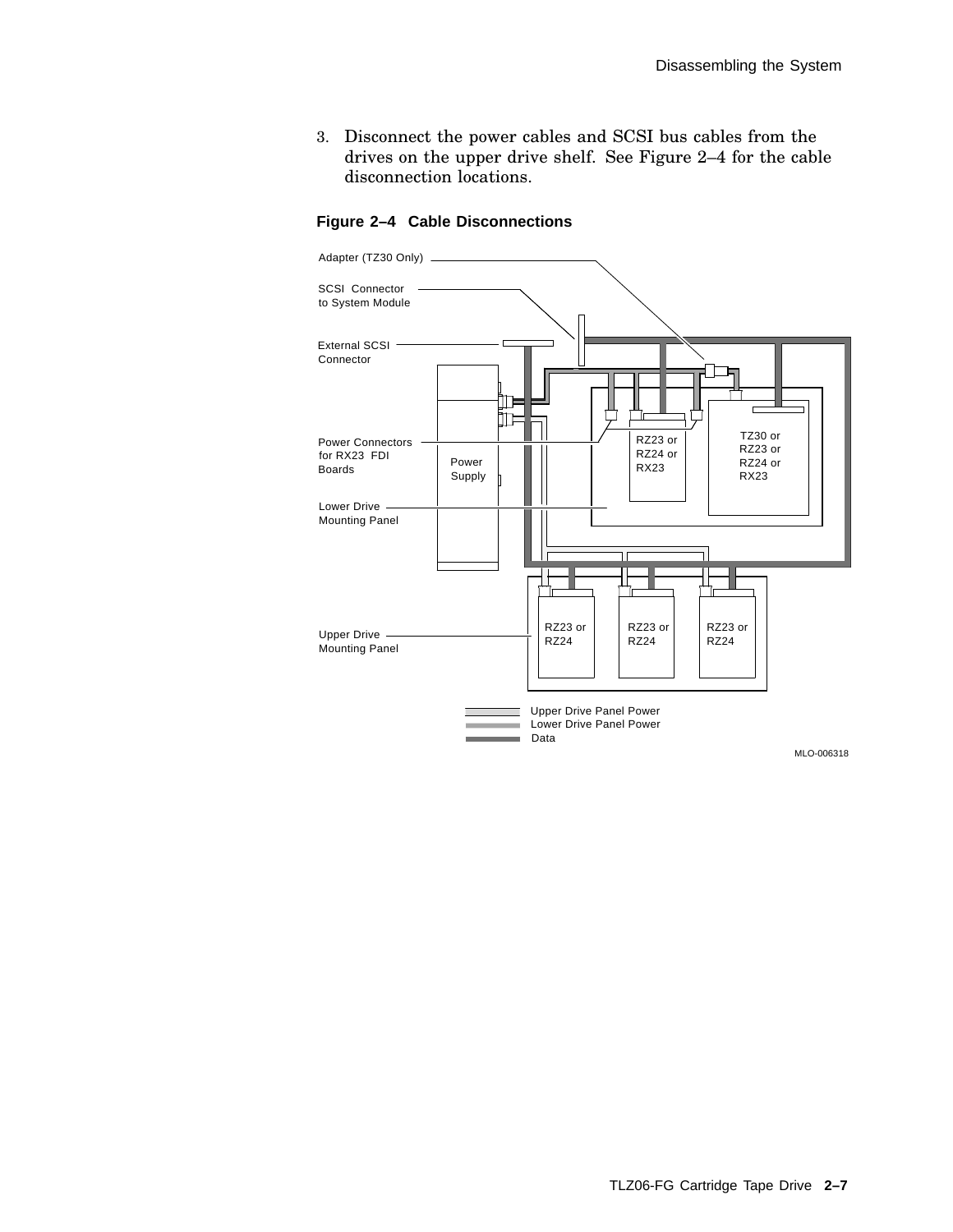4. Loosen the four captive screws as shown in Figure 2–5.



**Figure 2–5 Removing the Upper Drive Shelf**

5. Lift the upper drive shelf away from the lower drive shelf and carefully set it aside.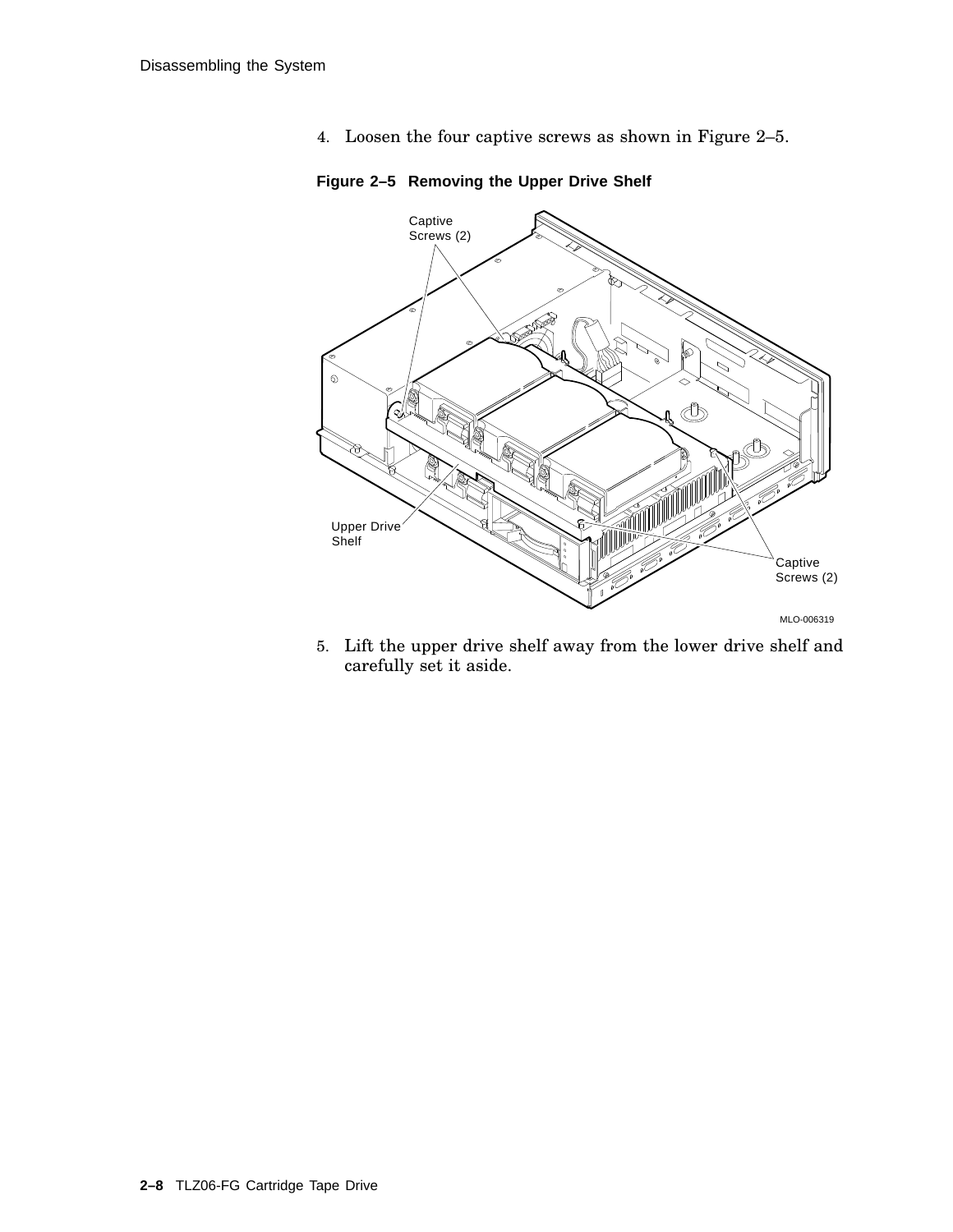#### **Removing the Lower Drive Shelf**

To remove the lower drive shelf:

1. Providing an option is present (for example, DHT80), disconnect the 100-way cable (P/N 17-02295-02) attached to the option. Do not take the option completely off the shelf. If the system does not have an option present, then it has a blank cover plate. Loosen the captive screw on the lower blank plate (P/N 74-41590-01)) and remove the plate (Figure 2–6).

#### **Figure 2–6 Removing the Blank Cover Plate**



When removing the EMI shield, grab the middle of the shield with both hands and gently pull forward. Removing the shield in any other way could cause damage to the shield.

2. Carefully remove the EMI shield (P/N 74-42127-01) that is connected to the upper and lower drive shelves by carefully pulling the shield forward towards the front of the enclosure as instructed in the **Caution** above. Pulling forward releases two tabs that hold the shield in place. Once the tabs are released, the shield should come out easily. Note the way in which it is mounted, because it will need to be reinstalled the same way.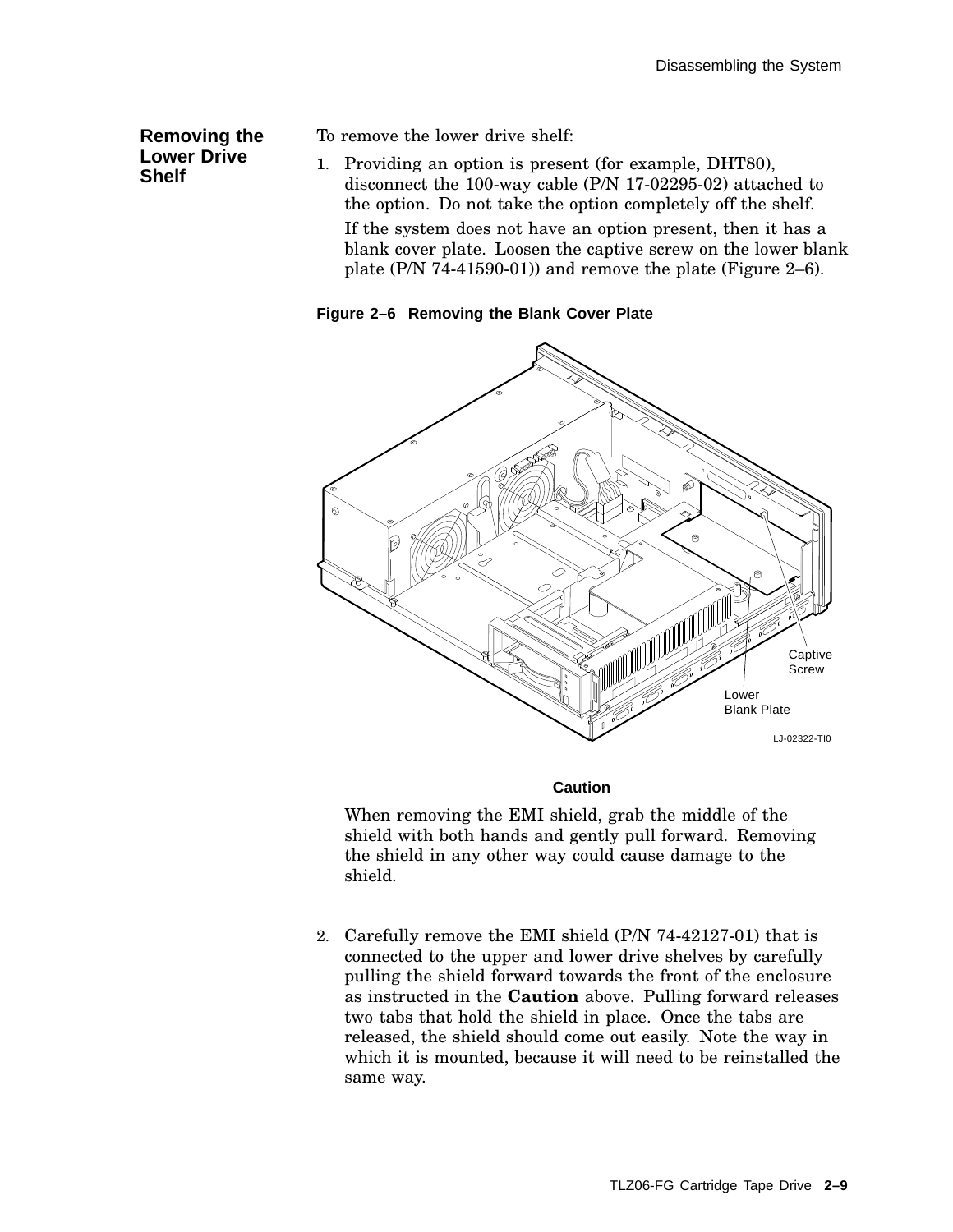**Note**

Notice how the SCSI cable and power cables are routed through the slots in the EMI shield to the devices mounted on the lower drive shelf. These cables need to be routed the same way for reassembly.

- 3. Remove the SCSI cable from the slots in the EMI shield to remove the EMI shield completely from the enclosure.
- 4. Set the shield aside.
- 5. Mark and disconnect the SCSI cables and the power cable connected to the drives on the lower shelf. See Figure 2–4.
- 6. Loosen the four captive screws and remove the three Phillips screws and set them aside. See Figure 2–7.
- 7. Slide the lower drive shelf toward the front of the chassis and lift it from the unit.

**Figure 2–7 Removing the Lower Drive Shelf**

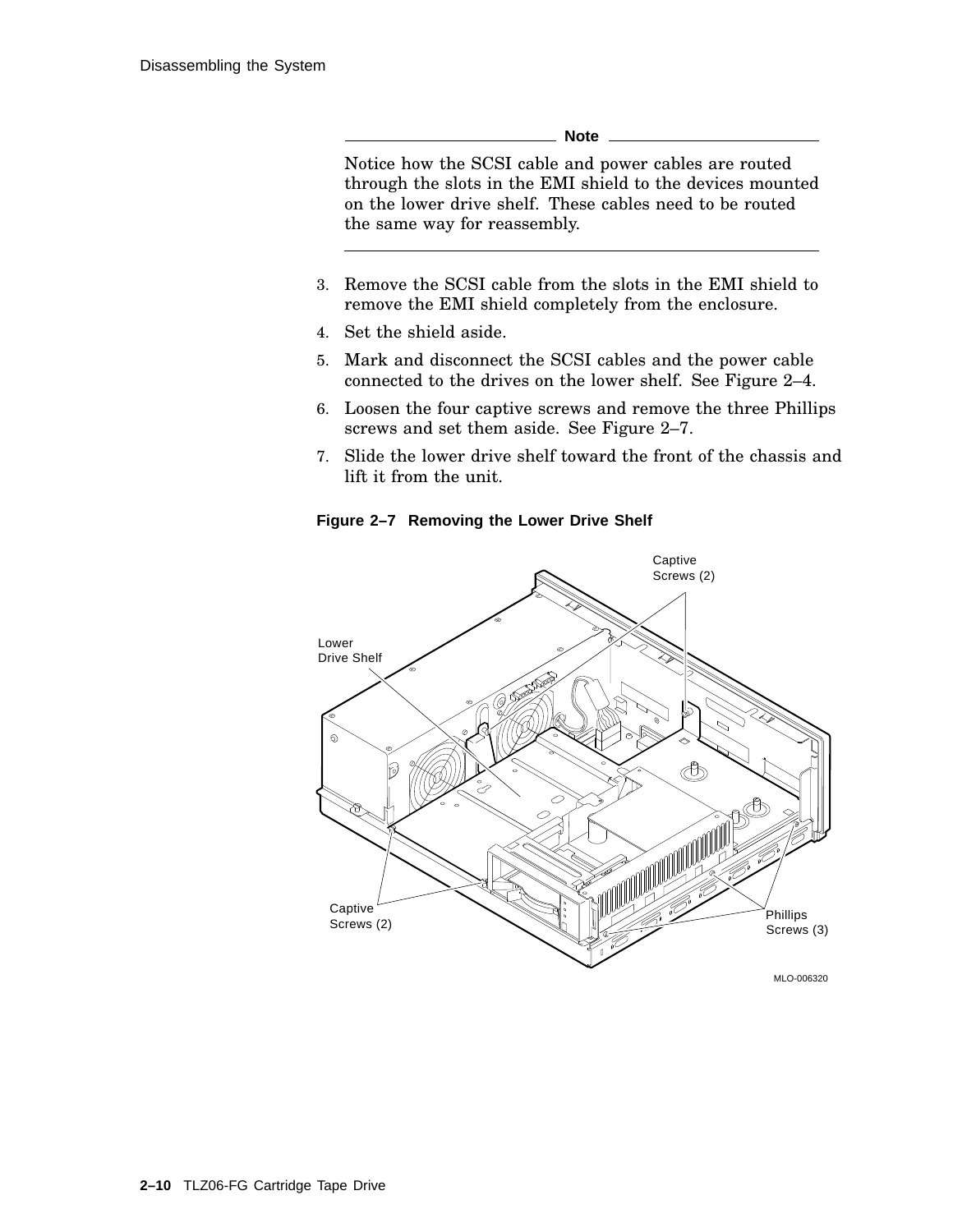### **Installing the Drive**

**Mounting the Tape Drive on the Lower Shelf Note** The TLZ06-FG can only be installed on the front left-hand side of the lower drive tray.

To mount the TLZ06-FG device to the lower drive shelf:

1. Facing the front of the drive, loosely install two shoulder screws (P/N 12-27886-02) through two rubber grommets (P/N 90-00018-02) into the threaded holes located on the right side of the drive (Figure 2–8.)

#### **Figure 2–8 TLZ06-FG Mounting Drive**



 $LJ - 02321 - TIO$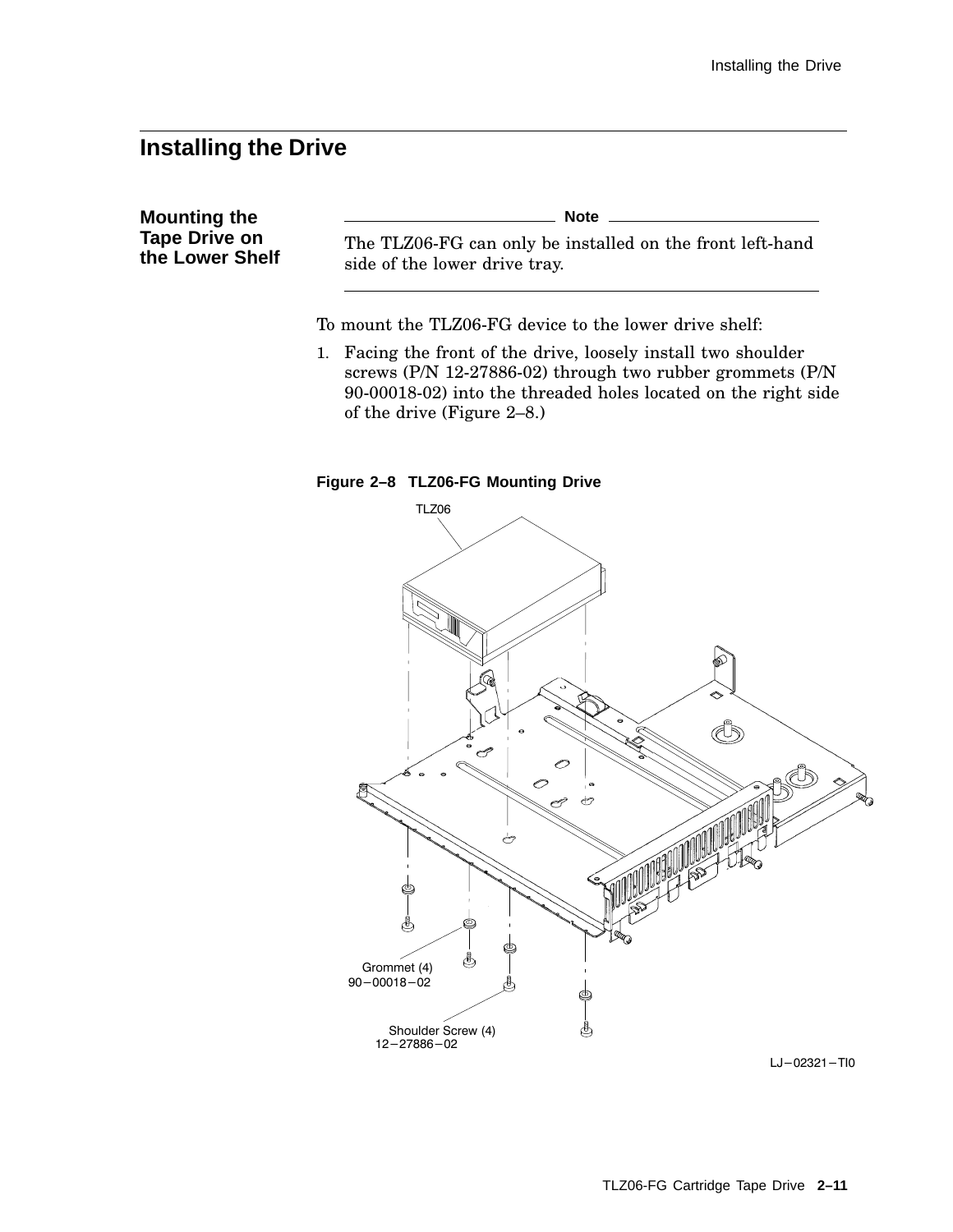- 2. Place the drive on the lower drive tray and position the two screws that were just installed on the right side of the drive over the drive tray slotted mounting holes (shaped like keyholes). See Figure 2–8.
- 3. Lower the drive so that the grommets align with the holes, and slide the drive towards the back of the tray.
- 4. Find the drive mounting slots located on the side of the shelf.
- 5. Slide one grommet into each of the slots. Install the two remaining shoulder screws through the grommets and tighten the screws.
- 6. Tighten all the screws in the drive tray mounting holes to secure the drive.

The bezel should be inserted into the cover. To insert the bezel:

1. Remove the backing from the double-sided tape on the bezel (P/N 74-44536-01) in two places as shown in Figure 2–9. Be sure to remove just the backing on the tape and not the tape itself.





The double-sided tape on the bezel adheres to the inside of the cover.

2. Fit the bezel into the inside of the cover. The bezel fits over the slot on the right-hand side (if looking at the inside of the cover). The corners on the bezel that have tabs should be facing up.

**Inserting the Bezel**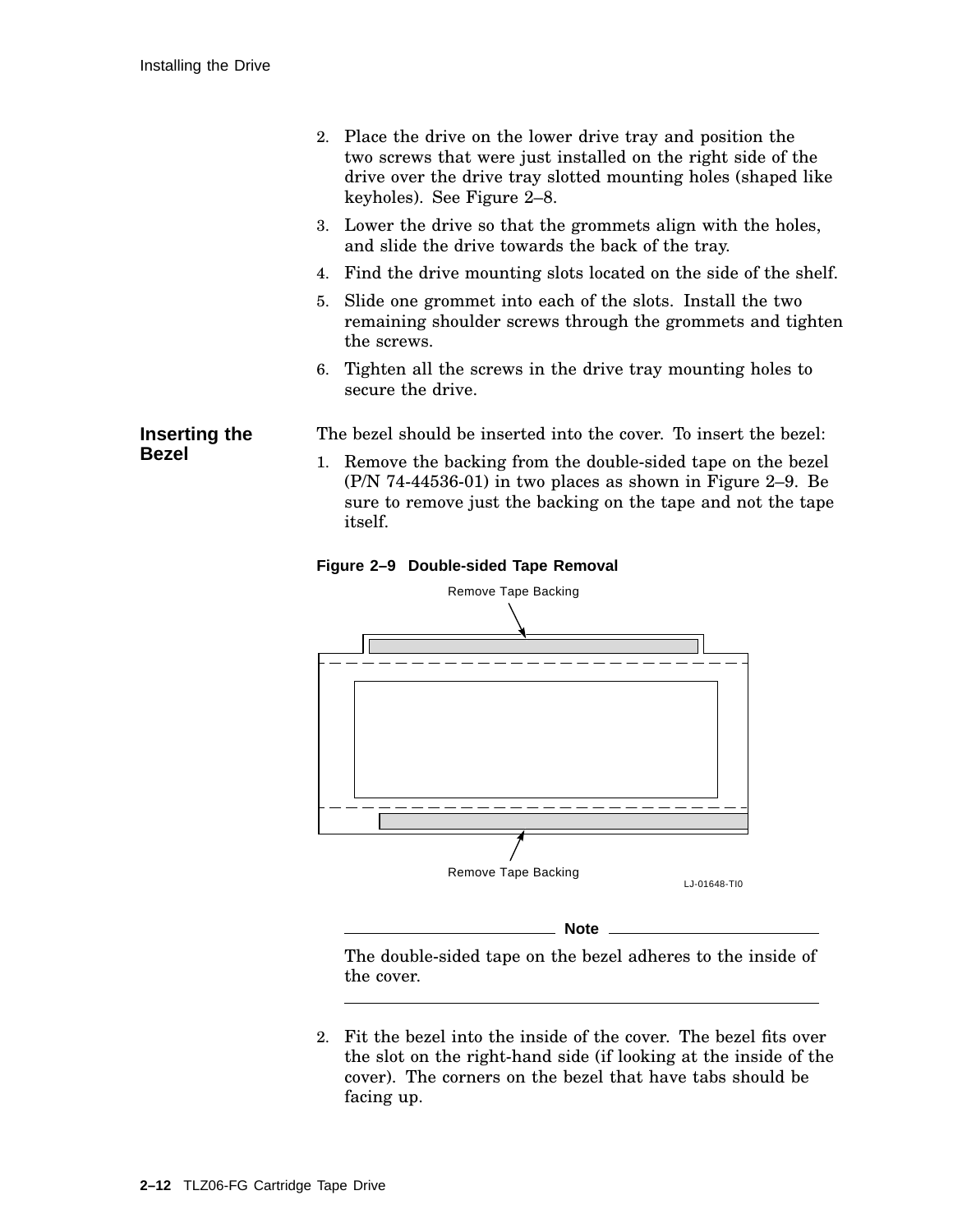Slide the bezel between the fingers located on the cover and the face of the cover until it is seated against the left corner and bottom edge of the cover. See Figure 2–10.



**Figure 2–10 Inserting the Bezel**

Figure 2–11 shows the view of the inside of the cover with the bezel in place.

**Figure 2–11 Bezel Location Inside Cover**

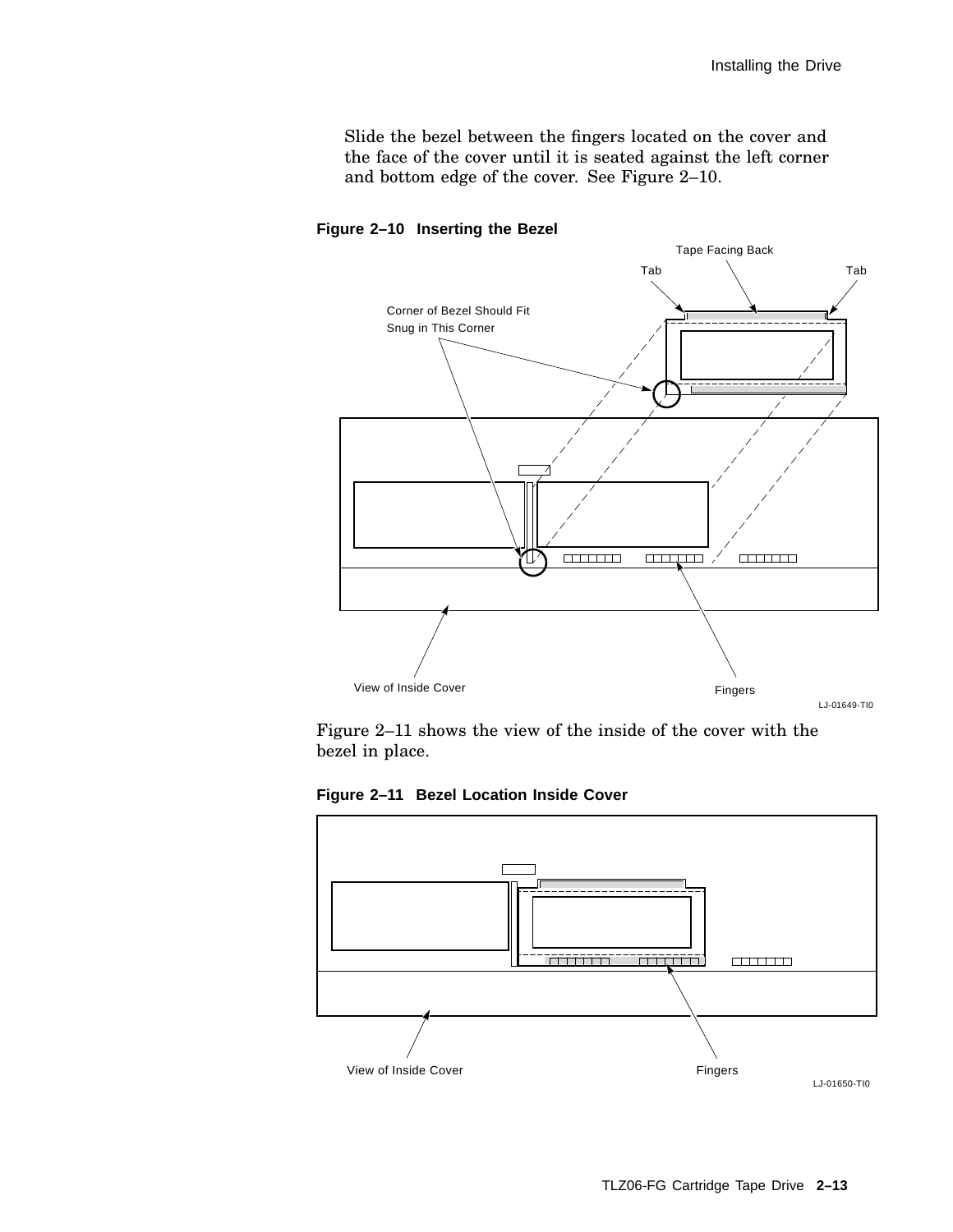## **Reassembling the System**

| <b>Shelf</b>       | To reassemble the system:                                                                                                                                                     |
|--------------------|-------------------------------------------------------------------------------------------------------------------------------------------------------------------------------|
| <b>Replacement</b> | If the lower shelf is not removed, go to step 8.<br>1.                                                                                                                        |
|                    | Replace the lower shelf and tighten the screws.<br>2.                                                                                                                         |
|                    | Reconnect the SCSI and power cables to the devices on the<br>3.<br>lower shelf.                                                                                               |
|                    | 4. Connect the SCSI cable to the TLZ06-FG.                                                                                                                                    |
|                    | _________ Note _____________                                                                                                                                                  |
|                    | The EMI shield must be reinstalled to comply with FCC<br>regulations.                                                                                                         |
|                    | Route the SCSI cable through the curved slots in the EMI<br>5.<br>shield as it was previously routed before the disassembly.                                                  |
|                    | 6. Reconnect the 100-way cable to the option if an option is<br>present, or replace the blank plate (Figure 2-6).                                                             |
|                    | Replace the SCSI and power cables to the devices on the lower<br>7.<br>shelf, including the TLZ06-FG.                                                                         |
|                    | Install the upper shelf by tightening the four captive screws to<br>8.<br>secure the upper shelf in place.                                                                    |
|                    | Replace the SCSI and power cables to the devices on the upper<br>9.<br>shelf. If the new TLZ06-FG was installed on the upper shelf,<br>then connect the SCSI cable the drive. |
|                    | 10. Replace the system cover and secure it with the two Phillips<br>head crews.                                                                                               |
|                    |                                                                                                                                                                               |
|                    |                                                                                                                                                                               |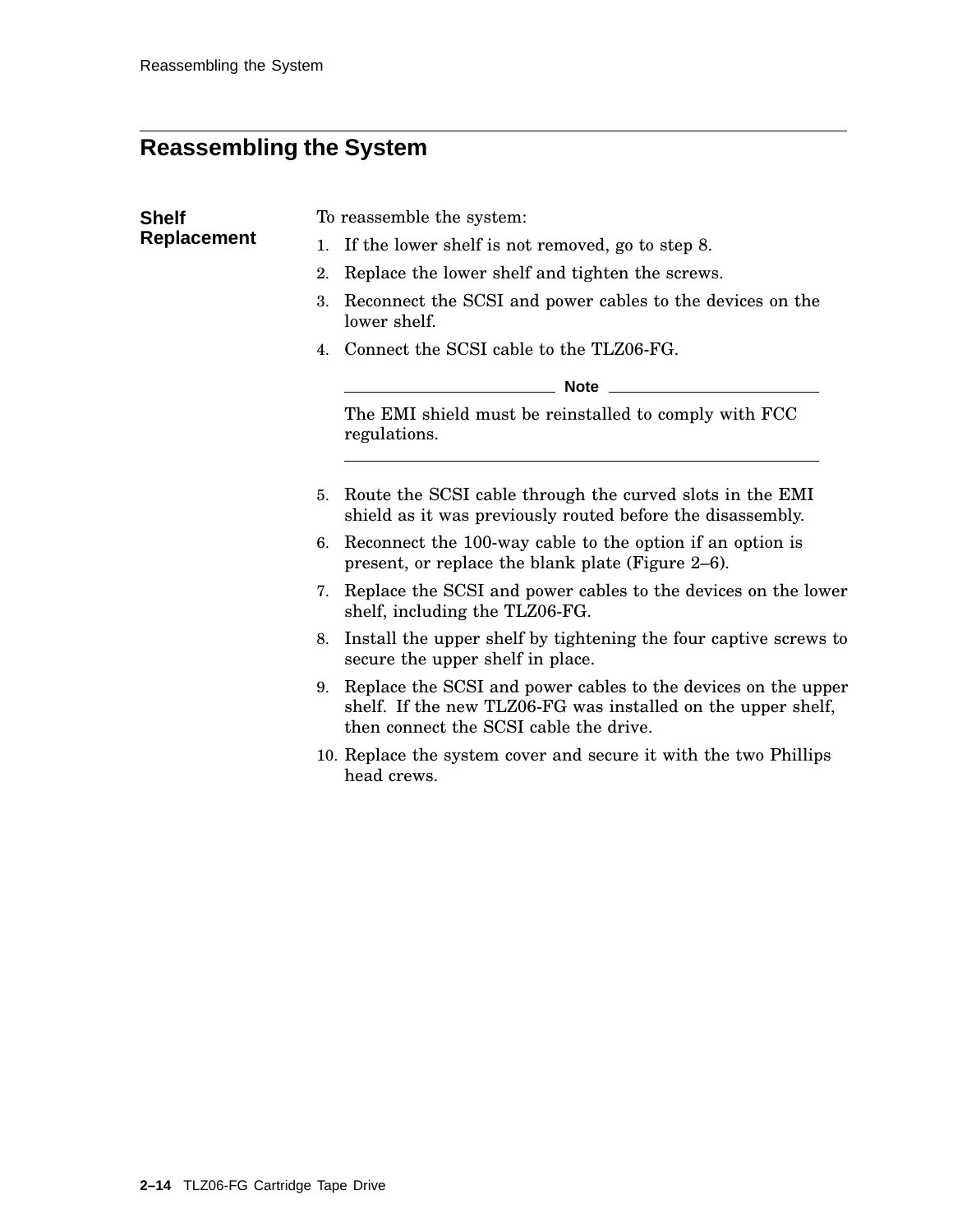#### **Testing the TLZ06** To test the TLZ06 drive, perform the following power-up diagnostics:

- 1. Power up the system.
- 2. At the console prompt (>>>), enter the conf -f command to verify that the system can see the TLZ06 at the assigned SCSI ID and the other installed drives. The following is an example of the system configuration display.

```
>> conf -f
  hardware: revision 1
  firmware: revision 4
  cpu: revision 2.32
  fpu: revision 3.32
  security switch: secure mode
  password: clear
  eeprom: valid
  ethernet hardre address: 09-00-2b-19-28-1d
  option board: DHT80 - Async Comm, 8 ports
  memory: total size 8MBs
       bank0 4MB SIMMs size 8MBs 0 bad pages
  scsi peripherals
   unit type product removeable/fixed capacity
    0 disk RZ24 (C) DEC fixed 200 MBs<br>3 disk RZ24 (C) DEC fixed 200 MBs
    3 disk RZ24 (C) DEC fixed 200 MBs<br>5 tape TLZ06(C) DEC removeable 200 MBs
          tape TLZ06(C) DEC removeable
```
- 3. Test the TLZ06-FG drive by invoking either the canned tape test (CT) or the level 2 internal drive diagnostics (S2). The following procedures and examples show how to use the two test commands:
	- a. Load a write-enabled scratch tape into the TLZ06.
	- b. At the console prompt, enter SCSI, the test type (CT or S2), and the SCSI ID number as shown in the following examples:

```
>>SCSI CT 5
Are you ready?
Y/N? Y
- self test completed OK
>>SCSI S2 5
  invoking self test 2 ...
  If testing a tape drive, insert a scratch tape.
  Are you ready?
  Y/N? Y
  - self test completed OK
```
c. Using the help screen provided, determine whether or not your system ROM supports the CT or S2 test.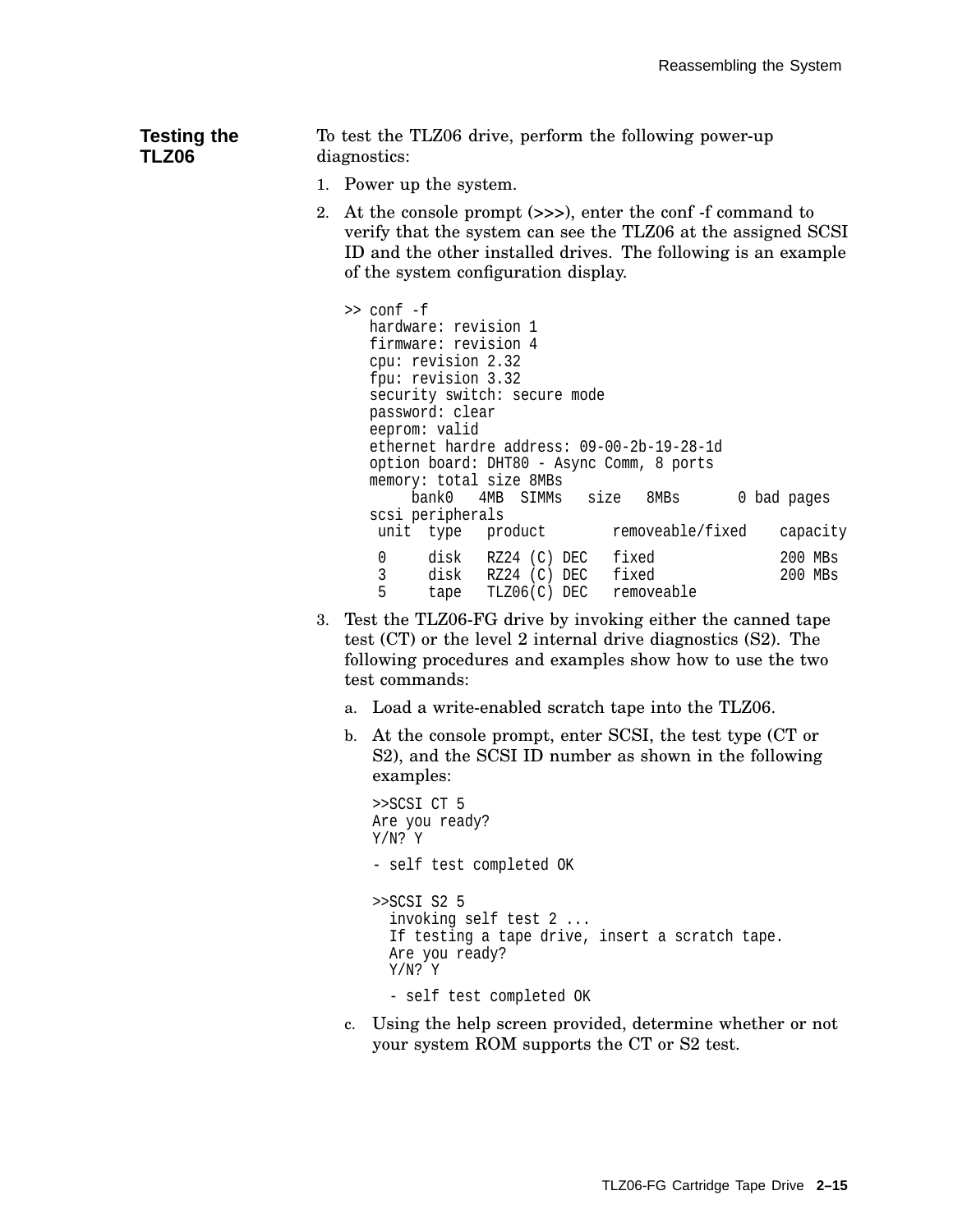**Note**

The CT is a short read/write test that runs for only 30 seconds. The S2 is a comprehensive read/write test that runs for 6 minutes.

The number 5 in the examples denote the SCSI ID number.